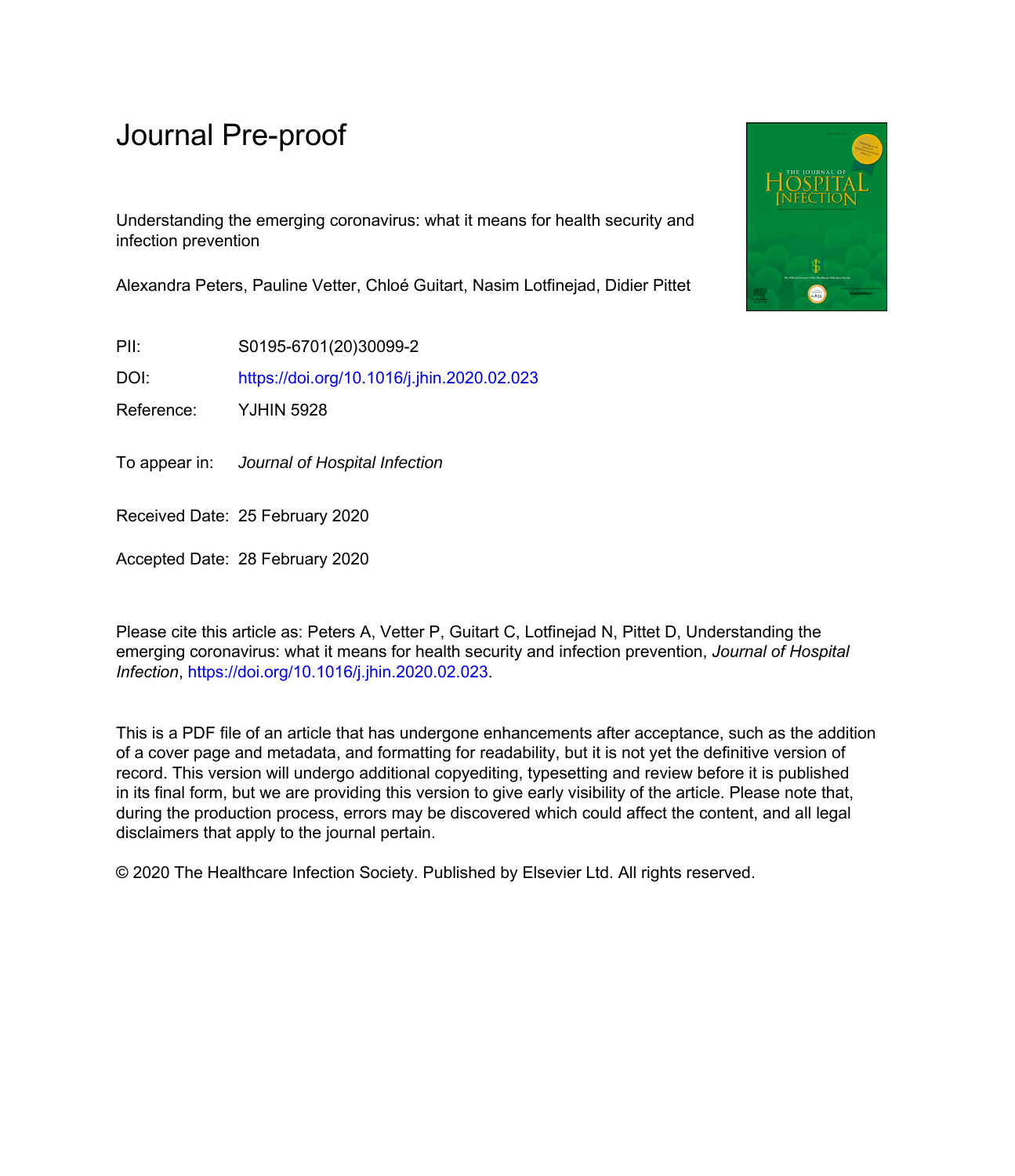## **Understanding the emerging coronavirus: what it means for health security and infection prevention**

Authors: Alexandra Peters<sup>1</sup>, Pauline Vetter<sup>2</sup>, Chloé Guitart<sup>1</sup>, Nasim Lotfinejad<sup>3</sup>, Didier Pittet<sup>1</sup>

Affiliations: <sup>1</sup> Infection Control Programme, <sup>2</sup> Division of Infectious Diseases, University of Geneva Hospitals and Faculty of Medicine, Geneva, Switzerland,  $3$  Department of Research, Faculty of Medicine, Mashhad University of Medical Sciences, Mashhad, Iran

**Correspondance:** Professor Didier Pittet, Infection Control Programme, University of Geneva Hospitals and Faculty of Medicine, 4 Rue Gabrielle-Perret-Gentil, 1211 Geneva 14, Switzerland.

Tel: +41 22 372 9828 /+41 22 372 9833 (direct); e-mail: didier.pittet.@hcuge.ch

Word count: 4579 (text only); 2 Figures

**Keywords:** infection prevention and control; infection control; hand hygiene; World Health Organization; healthcare-associated infection; global health; survey

**Conflict of interest:** None declared

### **Acknowledgements**

This work is supported by the Infection Control Programme (SPCI), University of Geneva Hospitals and Faculty of Medicine, Geneva, Switzerland; hand hygiene research activities at the SPCI are also supported by the Swiss National Science Foundation (grant no. 32003B\_163262).

Didier Pittet works with WHO in the context of the WHO initiative 'Private Organizations for Patient Safety – Hand Hygiene'. The aim of this WHO initiative is to harness industry strengths to align and improve implementation of WHO recommendations for hand hygiene in health care indifferent parts of the world, including in least developed countries. In this instance, companies/industry with a focus on hand hygiene and infection control related advancement have the specific aim of improving access to affordable hand hygiene products as well as through education and research. All listed authors declare no financial support, grants, financial interests or consultancy that could lead to conflicts of interest.

The authors alone are responsible for the views expressed in this article and they do not necessarily represent the views, decisions or policies of the institutions with which they are affiliated. WHO takes no responsibility for the information provided or the views expressed in this paper.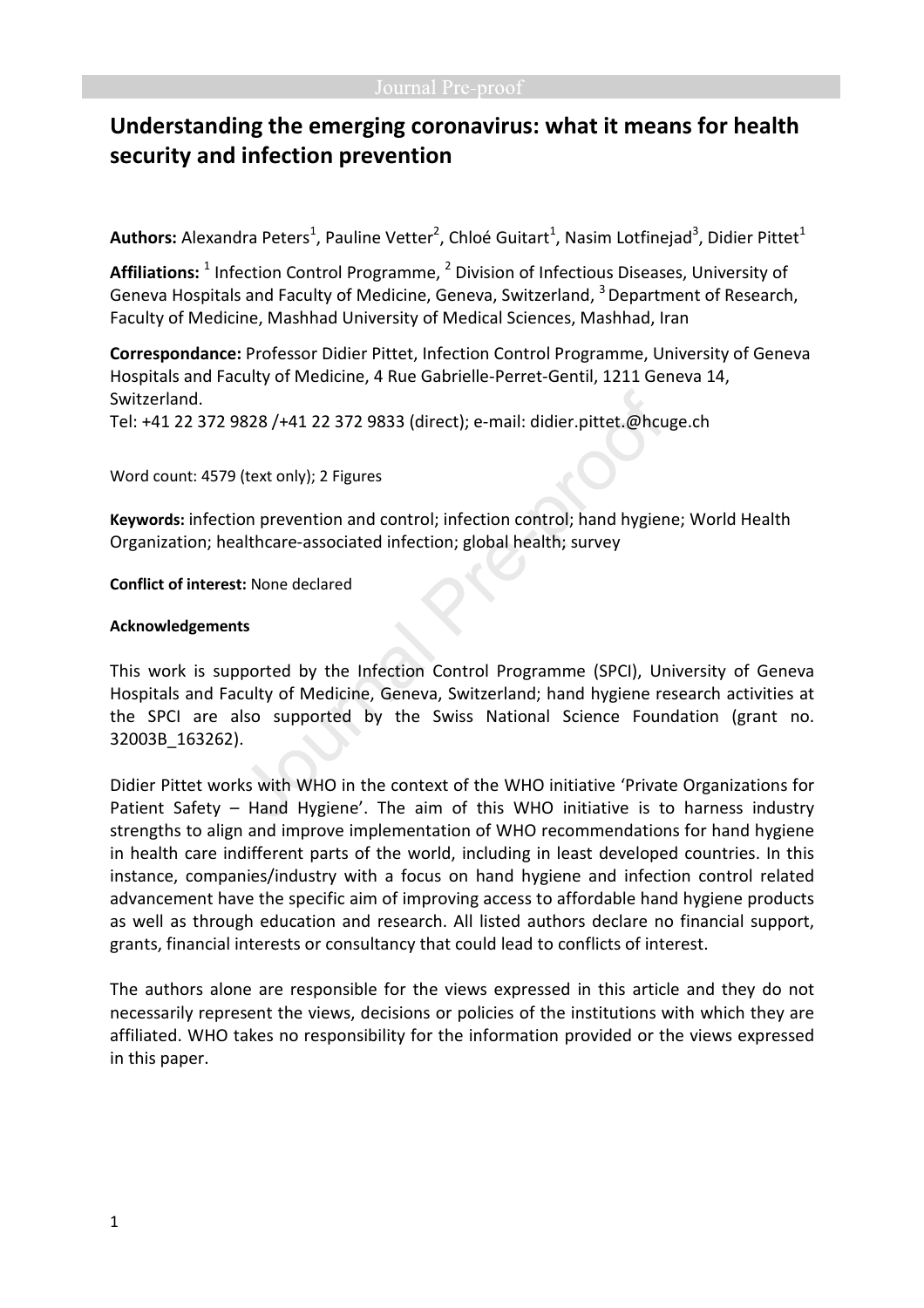### **Introduction**

The current outbreak (COVID-19) of the new coronavirus (SARS-CoV-2) in China and the beginning of its subsequent global spread is already impacting global health systems and the global economy.<sup>1</sup> How countries and international organizations respond to the challenges it presents may have profound lasting impacts for global health. The decisions taken, both on national and international levels, will help inform how we react to future pandemics and health security challenges.

Global disease outbreaks and pandemics have been increasing exponentially over the last 40 years, and experts have long been warning of the potentially devastating effects of a severe pandemic, though it is important to note that the improvement in diagnostic capabilities undoubtedly plays a role (Figures 1 and 2).<sup>2,3</sup> By analyzing the causes of this and similar pandemics, as well as the physiopathological, human, and political influences on its spread, we hope to shed some light on the current health risks, decision-making dynamics, and future implications of the current coronavirus pandemic.

Coronaviruses (CoV) are single-stranded, positive-sense enveloped RNA virus of the subfamiliy *Orthocoronavirinae*, family *Coronaviridae*, order *Nidovirales*. Among those, four are widely distributed human coronaviruses (HCoV-229E, HCoV-OC43, HCoV-NL63, HCoV-HKU1) and cause the common cold. Severe Acute Respiratory Syndrome (SARS-CoV) and Middle East Respiratory Syndrome Coronaviruses (MERS-CoV) are zoonotic. In 2002-2003, SARS-CoV caused an outbreak of pneumonia in 8,000 affected cases, distributed over 30 countries and 5 continents, and is now considered eradicated. MERS-CoV was discovered in 2012.<sup>4</sup> It originates from bats, with dromedary camel as the intermediate host, causes pneumonia in humans and has a mortality rate of over 30%. Nosocomial spread has also been described. No specific antiviral treatment is available and treatment is mainly supportive and symptomatic.<sup>5</sup>

A novel 2019 coronavirus (SARS-CoV-2) belongs to the *Betacoronavirus* genus of the Coronaviridae family. It shares more than 79% homology with SARS-CoV,<sup>6</sup> and causes mild to severe disease, with fatal bilateral viral pneumonia described in humans.<sup>7,8</sup> It is referred to as a novel coronavirus because it has not previously been observed in the human population. Its likely reservoir is bats, with pangolins identified as the likely intermediate

2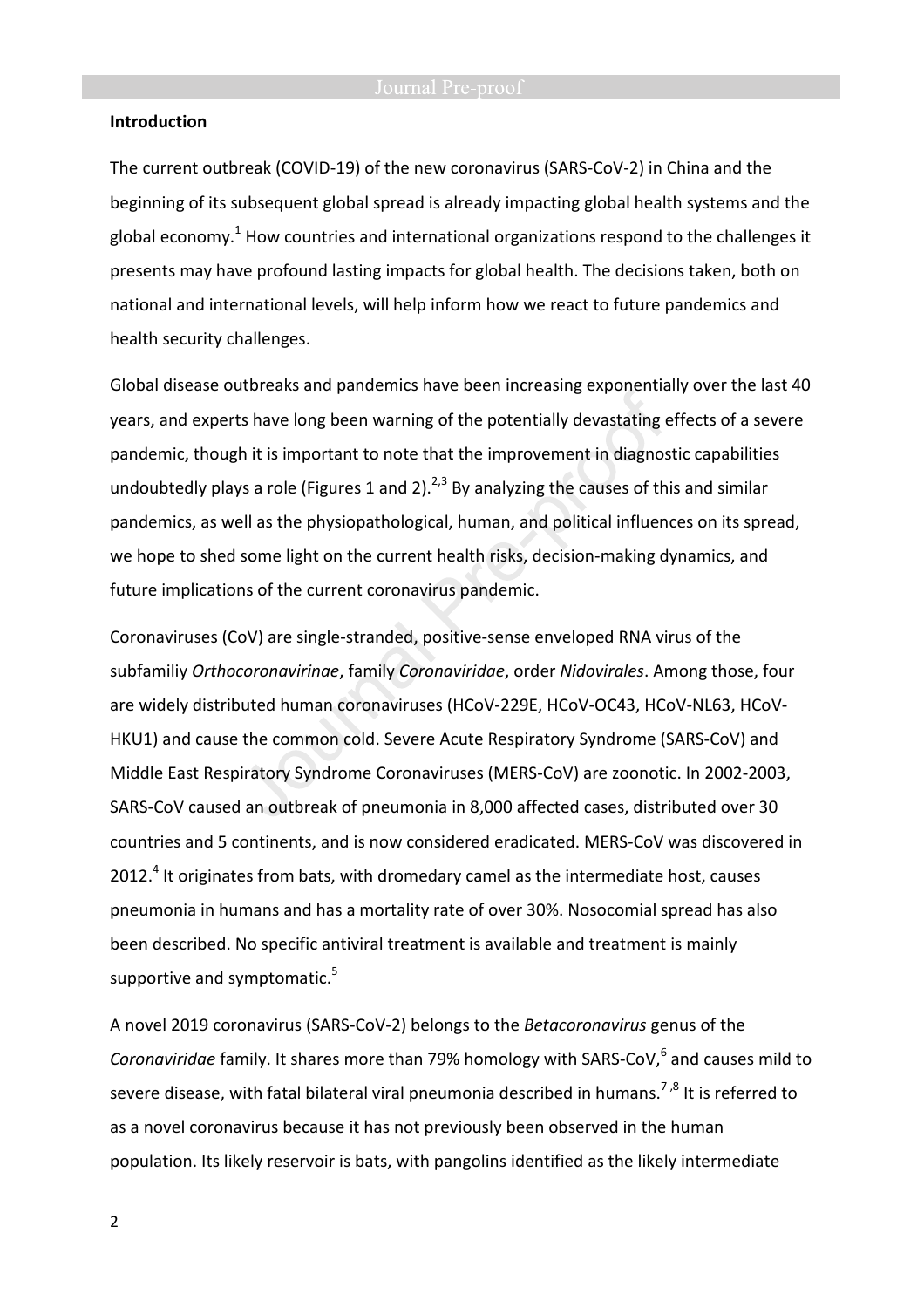host.<sup>9</sup> It is worth mentioning that pangolins are endangered and the most trafficked animal in the world.<sup>10</sup> Because the pangolin trade is illegal, this would explain why they were not listed in the official registers of the Wuhan market, making it difficult for researchers to identify the source of the virus. Some researchers are suggesting that the virus may have been circulating previously, and the market may have been an amplification setting and not the source of the spillover. $11$ 

### **Why the rate of pandemics is increasing**

There are numerous reasons for the exponential growth of global pandemics, but the most frequently cited include the expansion of the human population, destabilization of ecosystems and globalization. Humans are coming into contact with environments that were previously untouched, meaning that they will also come into contact with the viruses and bacteria that are inherent to those environments. Many of these will have no impact on human health but some do.<sup>2,12</sup>

Human actions that impact animals, such as changes in land use and climate change have a profound effect on how these diseases spread. As our climate changes, certain populations of animals (especially mosquitos or other animals that function as disease vectors) increase and spread into geographic zones that were previously uninhabitable to them, they are more likely to spread the diseases that they carry to new regions. Changes in land use and changes in human/animal contact, also affect the emergence/reemergence and spread of disease, as does the unmanageable explosion of the global wildlife trade. Legal and illegal wildlife trade is estimated to affect 1 in 4 mammal and bird species globally, and to generate between \$7.8 and \$10 billion annually.  $^{13,14}$  In response to COVID-19, China has placed a temporary ban on wildlife trade on the  $26<sup>th</sup>$  of January.<sup>15</sup> Although this will likely only affect the legal wildlife trade (temporarily), it is a step in the right direction.

How we raise our food is just as important, and zoonotic diseases such as avian influenza (including the 2006 H5N1 epidemic) and the swine influenza (including the 2009 H1N1 pandemic) are often associated with industrial farming. The "monoculture effect" is well known in agriculture, but there is mounting evidence that it is important in animal farming as well.<sup>16,17</sup> Although the aforementioned studies look at wild animal populations, there is a high indication that it holds true for animals raised for food. Often large populations of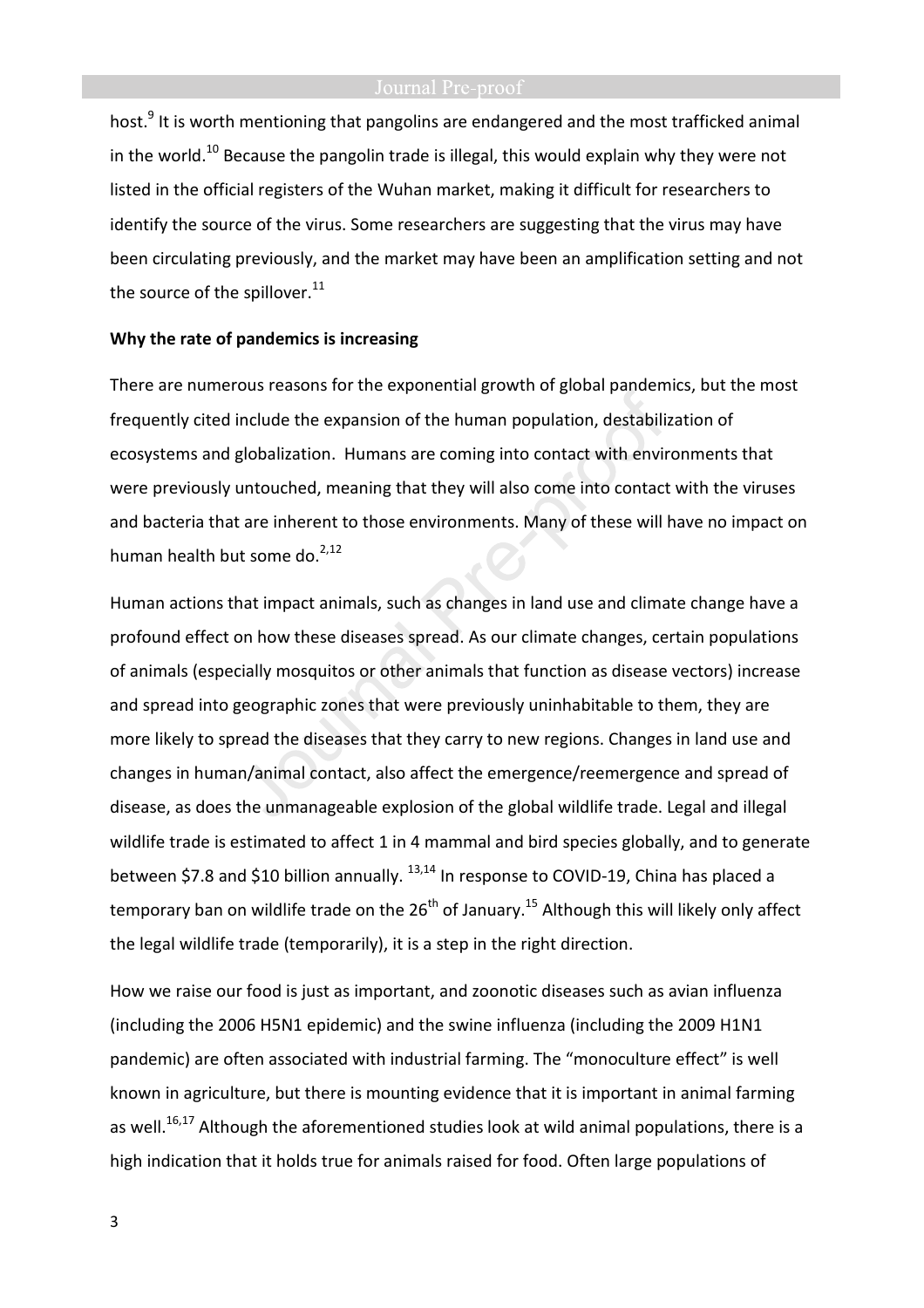specific species of animal raised for food are kept in suboptimal conditions. Without even mentioning the inherent issues of waste management and animal welfare, industrial farming also creates health risks for humans in multiple ways if these populations are not isolated from wild animals of similar species. In the case of avian influenza, the virus, which circulates naturally in wild bird populations, came into contact with large homogeneous populations of birds in poultry farms. $^{18}$ 

Because of the disease potential associated with intensive animal farming, animals are often treated with vaccines and antibiotics. Both the avian and swine influenza continue to be managed through the regular vaccination of livestock.<sup>19</sup> Though the main reason for antibiotic use in farming is to preserve human and animal health and prevent zoonoses, widespread use of antibiotics in terrestrial animal production (including first line antibiotics such as colistin) promotes antibiotic resistance.<sup>20,21</sup> In farming, antibiotics are used as prophylactics to make up for crowded unhealthy conditions, and growth promoters as well as therapeutic treatments for specific disease outbreaks. So although they are relevant tools for decreasing zoonoses, antibiotic use in animals can also become the catalyst for the development of zoonoses that are resistant to antibiotics.<sup>22</sup>

These issues are compounded by globalization in two main ways: interconnectedness and mobility. Our interconnectedness means that there are huge global markets for specific products from specific environments, which can speed up environmental degradation. Deforestation has already been linked to the emergence (and reemergence) of Nipah virus, Lassa fever, Lyme disease, and possibly Zika.<sup>3,23</sup>

A current example of this would be how the international drive for palm oil (a cheap and stable oil) in Malaysia has led to the upsurge of malaria in the region. Currently the world's highest rate of deforestation is of Malaysian forests for the creation of palm oil plantations.24–26 The zoonotic malaria species *Plasmodium knowlesi* has recently become the principal cause of human malaria in Borneo, and this has been directly linked to the deforestation on the island.<sup>27,28</sup> Considering the dynamics at the human- animal- ecosystem interface, it is not surprising that the worst epidemics and pandemics (including HIV, SARS-CoV, avian influenza, swine influenza, Ebola virus, and Zika virus) of the past 40 years were all of zoonotic or vector origin.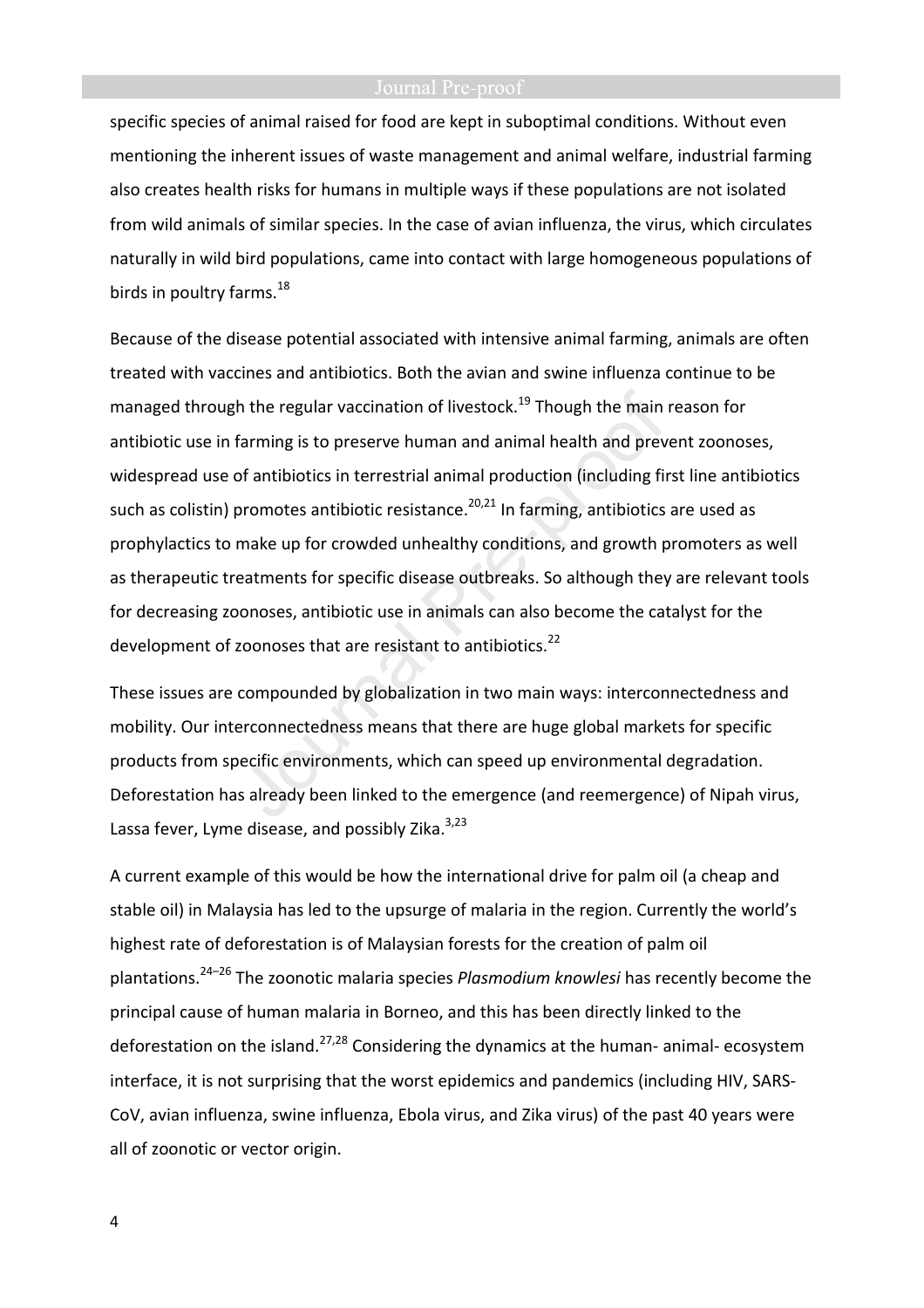Human populations are also more mobile than they have ever been, and air travel enables a pathogen to be transported across the globe in a matter of hours. Currently, over four billion trips are taken by air every year, and this frequency of travel in an infected and moving global population gives a disease unprecedented opportunity to spread and spread quickly.<sup>29</sup> In that sense, the timing of the COVID-19 was very bad luck. Chinese New Year is the biggest mass migration in the world and 385 million people making around 3 billion trips during the holiday period.<sup>30,31</sup> The fact that the outbreak happened during this time makes it that much harder to trace and control, and certainly influences the speed at which it is spreading. In a globalized world, countries' security is interdependent, and in the case of a severe global pandemic, the world is (arguably) only as prepared as its weakest country.<sup>32</sup>

### **Potential Impact**

The issue that needs to be assessed is the level of risk that more frequent outbreaks of emerging and reemerging diseases pose for the human population. Impact can be assessed in different ways, including global morbidity, mortality, and economic burden, and geopolitical implications.

The stakes are high: WHO estimates that a moderate to severe pandemic would cost about \$500 billion, or 0.6% of global income.<sup>33</sup> As has been shown repeatedly, an epidemic doesn't need to reach severe levels or have many (or technically speaking even any) casualties in order to destabilize national health systems or put a strain on the networks responsible for international and global response and the economy.

In order to quantify risk and forecast possible scenarios of transmission, it is necessary to look at the traits of a specific pathogen. There are numerous characteristics that can predict how well a pathogen could spread through and damage a population. These traits include virulence, clinical severity, ease of human-to-human transmission, if the pathogen is transmissible during the disease incubation period (and if yes, then how long that incubation period is).

There are health system and human factors as well that will impact the spread of a virus. Health system capacity factors include the availability of treatment or vaccine, and the level of resources (both human, material, and financial) available for allocation. Human factors include whether the population is immunologically naïve or not, how well the human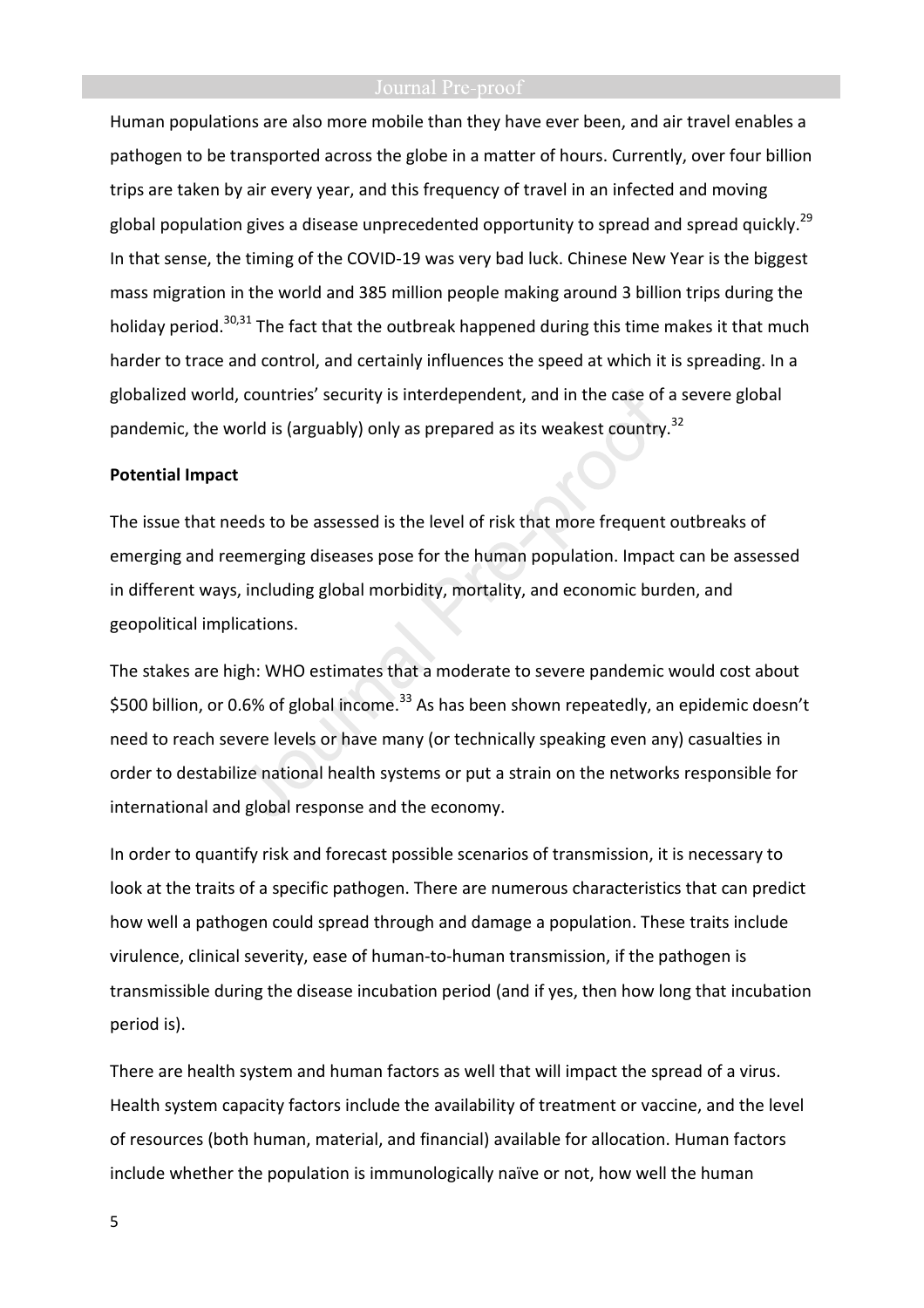immune system can respond to the virus, age structure of a population, population density, as well as mobility, and cultural behaviors.

Individuals' behavior that is informed by cultural beliefs and mores, and these can impact movement within a community, contact with others, and likelihood to comply with official recommendations. Level of education and previous knowledge of general infection prevention measures also play a role.<sup>34</sup>

Systemic factors that will determine the severity of an outbreak or pandemic include the resilience of health systems, co-existing external factors that would hinder an appropriate response, and the ability of a governing body to respond to the outbreak, implement infection control measures in the population, and continue to function despite a health emergency. Health systems are varied, a small outbreak of the flu in a high resource country with a robust health system will likely only have a small impact on the continual habitual or average delivery of health services that have nothing to do with the outbreak. A health system that is fragile, or already overloaded by either routine care or another emergency needs only a little disruption to damage it or even causes it to collapse. Traditionally, supranational organizations, international institutions and non-governmental organizations will fill that response vacuum as well as is possible. An example of this and how difficult it is to implement effectively would be the international response to the 2014 Ebola epidemic.<sup>35,36</sup>

An outbreak in one country can deeply affect not only that country's economy, the world economy, but also its political relationships with other countries such as trade agreements, opening or closing national borders, etc. Economists are expecting China's economic growth to slow down to 4.5% because of the outbreak. $37$ 

### **Close-up of the SARS-CoV-2**

The SARS-CoV-2 fulfills a lot of the qualities that a pathogen needs to cause a worldwide pandemic. It seems to be quite virulent. As SARS-CoV-2 has not been seen before in humans, the population is completely naïve. The virus has also shown to have high inter-human transmission. There is not yet enough data available for exact figures concerning the spread, but there have been initial estimates that each infected person would infect, on average, 2.6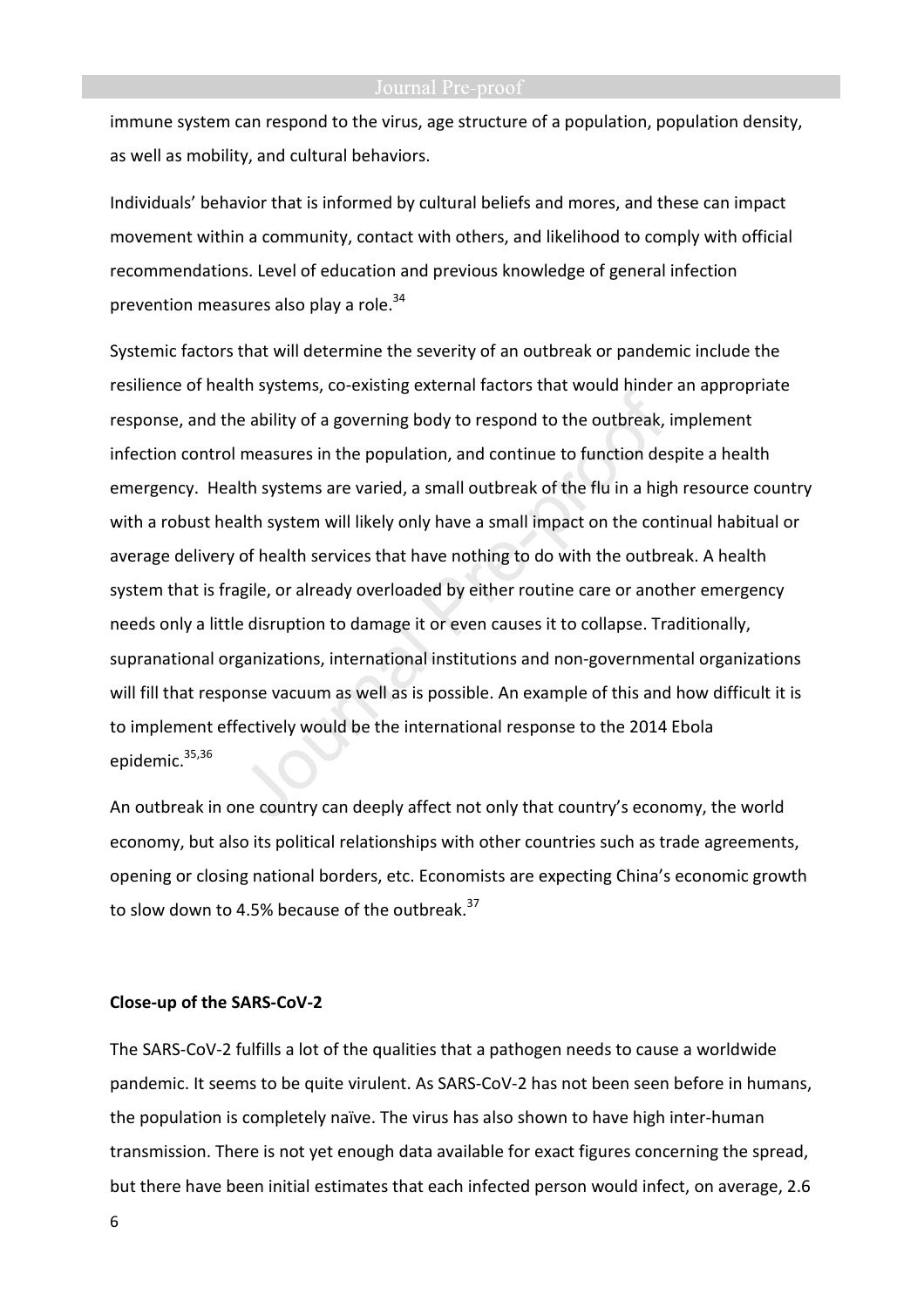other people (uncertainty range: 1.5-3.5).<sup>38</sup> The WHO estimates are a bit less daunting, reporting a preliminary  $R_0$  estimate of 1.4-2.5.<sup>39</sup> Importantly, the Imperial College London calculations estimate that infection control measures need to block well over 60% of transmission to be effective in controlling the outbreak.<sup>38</sup> That number is most likely inaccurate, but this will be easier to assess as time goes on. In the case that the virus can be transmitted by an asymptomatic individual, $40$  then having a 60% effective infection and control (IPC) strategy will be even more difficult to implement, especially because most of the people infected are in the community and not in healthcare settings. However, the initial report of asymptomatic transmission in Germany was inaccurate, which is encouraging. $41$  A further challenge is posed by the decision of foreign governments to evacuate and repatriate their citizens from China. The inevitable quarantines and infection control measures that need to be taken as people arrive back to their home countries will be crucial for preventing the spread of the virus.<sup>42</sup> The Diamond Princess cruise ship outbreak of the SARS-CoV-2 in Japan, with more than 691 infected people and four deaths (as of Feb 25<sup>th</sup>), is an example of the inadequate IPC in the community that led to a disaster.  $43-45$ 

The SARS-CoV-2 genome has already been sequenced and countries are working hard to find develop a vaccine.<sup>46–48</sup> It is difficult to tell what the actual mortality of the virus is, as the current death toll includes all-cause mortality of infected people and is likely overestimated by the testing of mostly sicker patients, though this information will emerge over time. SARS-CoV-2 seems to mostly be spread by droplets, and not through air. Nosocomial transmission have been described,<sup>49</sup> and superspreading events in hospital settings may occur. SARS-CoV-2 is possibly spreading indirectly through contaminated surfaces and hand contamination as well, but the lack of aerosol transmission will make the spread less efficient. According to the WHO, 25% of current cases are considered severe, $39$  but this proportion would presumably decrease while more patients and contacts would have been searched for and screened.

Contact tracing of the SARS-CoV-2 suggests that there is a low  $R_0$  and limited person to person transmission.<sup>50</sup> The exponential spread of the number of cases, however may suggest that super spreaders of the virus may be playing a major role, either from individuals or a zoonotic source.<sup>50</sup> Super spreading individuals were found to have a major impact in the previous MERS, SARS, and Ebola pandemics.<sup>34</sup>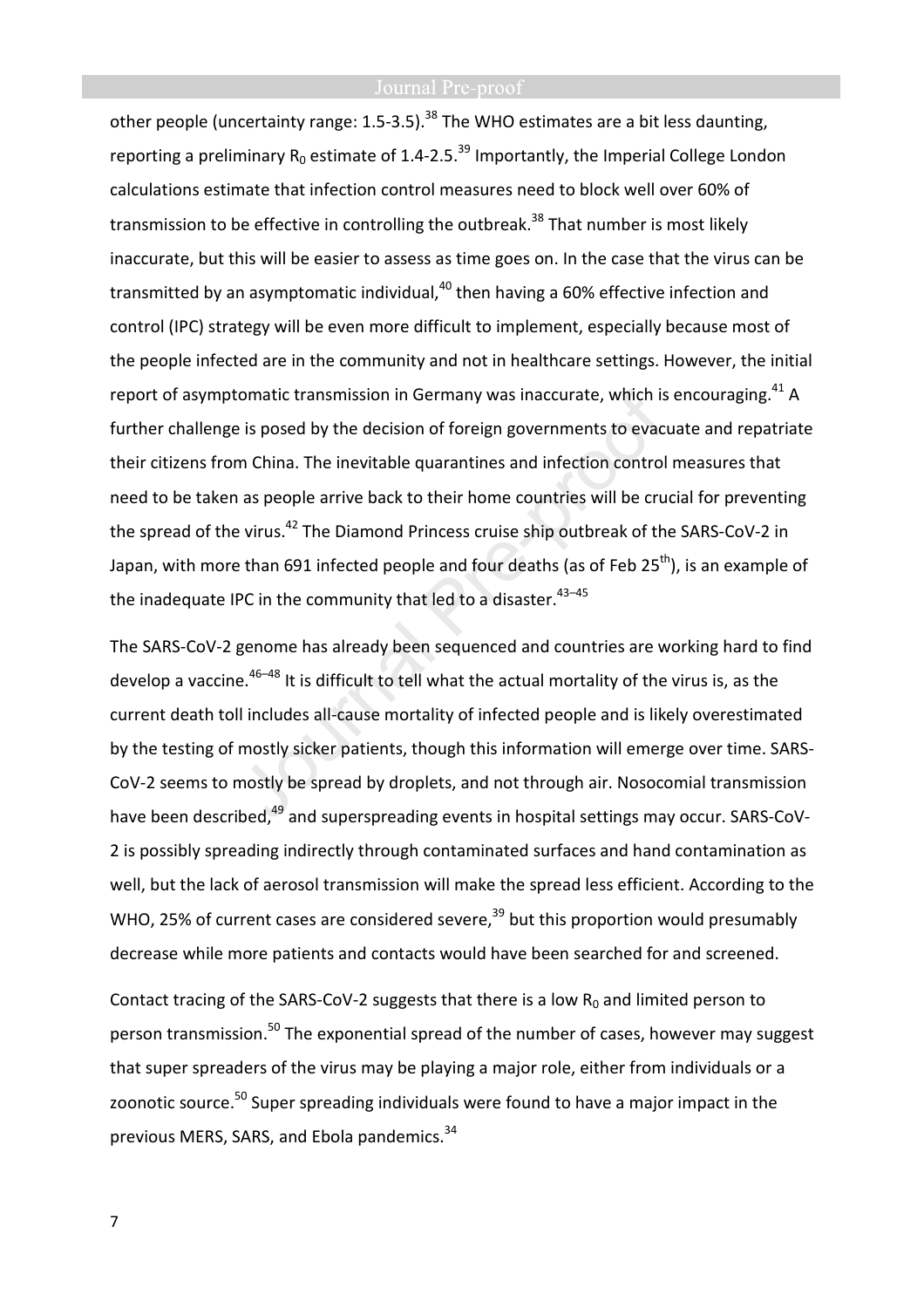The current death toll is rising much more slowly than the current number of cases. (80,234 confirmed cases and 2,701 deaths (as of Feb  $25<sup>th</sup>$ ) for an overall fatality rate of 3.36%).<sup>51</sup> It is highly likely that the death rate- due to underreporting, a shortage of test kits, reporting of all-cause mortality, and a prevalence of patients with mild symptoms- is much lower than initially expected.<sup>52,53</sup> There are some estimates that currently only approximately 5% of the current cases of the virus have been identified.<sup>53</sup> If this is true, then COVID-19 is far less lethal than it seems.

### **What this means for infection prevention and control**

It might be easy for IPC experts to get caught up in the frenzy of getting prepared for a new pandemic. Granted, we don't know what, if any, the long-term effects of this virus might be on the human body. But what is most important is to keep a healthy perspective, and avoid getting distracted by all of the hype and forecasting. Although there is not yet enough information available, the SARS-CoV-2 may be less deadly than the influenza virus that hospitals deal with on a yearly basis, and transmission seems to mostly occur through droplets. Even a high estimate of the  $R_0$  rate is many times lower than for airborne diseases such as measles, for instance.<sup>54</sup> It's important to remember that the  $R_0$  rate refers to the average transmissibility of the disease, and does not give information on how fast it will spread. Seasonal influenza has an  $R_0$  of around 1.3, but circulates through the whole human population every year.<sup>55</sup> HIV, on the other hand, spread far more slowly through a population, yet has a highly variable reproductive rate<sup>56</sup>. Still, SARS-CoV-2 causes pneumonia in healthy people,<sup>57</sup> even if most of the deaths are described in elderly, comorbid patients. More epidemiological data are needed in order to precise the whole spectrum of the disease.

In order to better understand this dynamic, it might make sense to look at SARS-CoV, also a coronavirus. It has a similar reproductive rate to estimates of the  $R_0$  of SARS-CoV-2, but only infected around 8,000 people. In the early phase of the 2003 SARS-CoV outbreak, the lack or inappropriateness of IPC measures used proved to be associated with an increased risk for cross-transmission and within-hospitals spread of the disease among both visitors and healthcare staff.<sup>58–60</sup> In contrast, when appropriately applied, IPC measures were extremely

8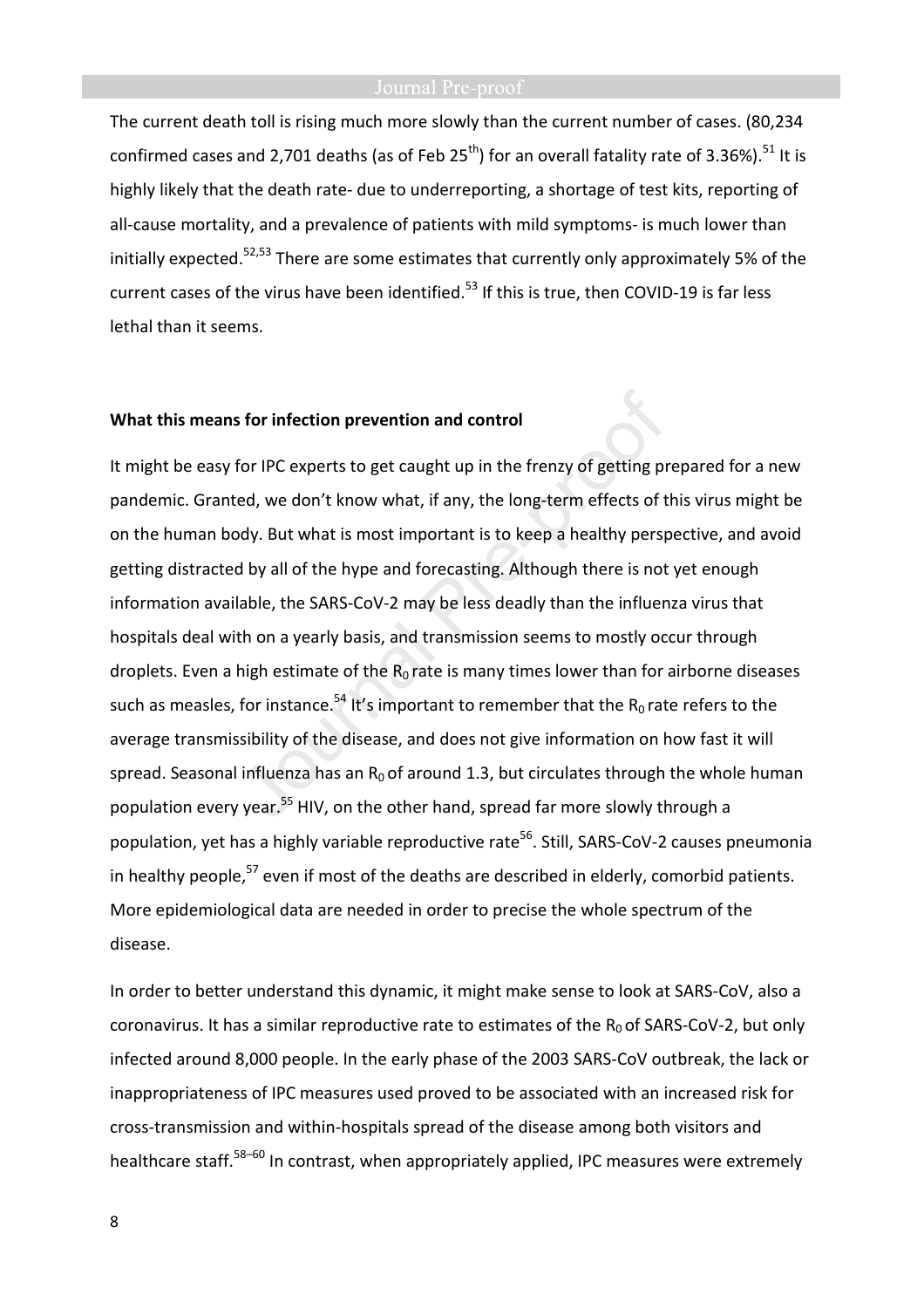effective during the SARS epidemic.<sup>61</sup> Similarly, IPC measures will certainly prove to be extremely effective in respect to SARS-CoV-2, but we need more detailed transmission models.<sup>62</sup> In a 2003 analysis of SARS in Hong Kong that excluded super-spreading events, the reproductive rate dropped from 2.9 during the initial phase of the epidemic, to 0.4 after the implementation of IPC measures. $^{63}$  Usually, once the reproductive rate falls below 1, the outbreak will die out on its own. Therefore, having a strong and adapted IPC response to this outbreak will be crucial to stopping it. An additional factor is that people infected by SARS-CoV felt unwell and were likely to seek care in hospitals. SARS-CoV-2 seems to cause a wider range of symptoms, and if people only show mild infections, the infection may stay unnoticed (with people thinking that they have a common cold). This can cause the disease to be underdiagnosed, which means that people will be more likely to continue to spread the virus.

It is essential that we prepare ourselves for what seems like will be the inevitability of having the virus at our doorstep, but we must think ahead to enact common sense policies that will not cripple the normal functioning of our healthcare institutions. That may mean sending people home while waiting for a test result to come back or even providing home care to mild cases,  $64$  or figuring ahead of time how to handle an extra influx of patients.

Healthcare institutions can organize beds and isolation rooms, and IPC teams can set up hotlines in anticipation of the virus. Though more easily said than done, having a clear definition of what constitutes a suspect case is crucial. The case definition will evolve rapidly in a context where the epidemiological risk changes with geographic spread of the disease, and possible new information about its epidemiology. In order to contain the outbreak, the case definition should be broad at an early stage. It is also important for IPC teams to work with hospitals in expanding their triage capacity and deciding how to organize the activities during a period with a potentially unusually high influx of patients suspected to have the virus. Liaising with the virology laboratory to define additional hours and workforce if needed, can be an additional step to help ready an institution. Healthcare staff must be reminded on the importance of hand hygiene and of standard precautions, contact precautions, as well as any complementary measures in preventing the spread of the disease.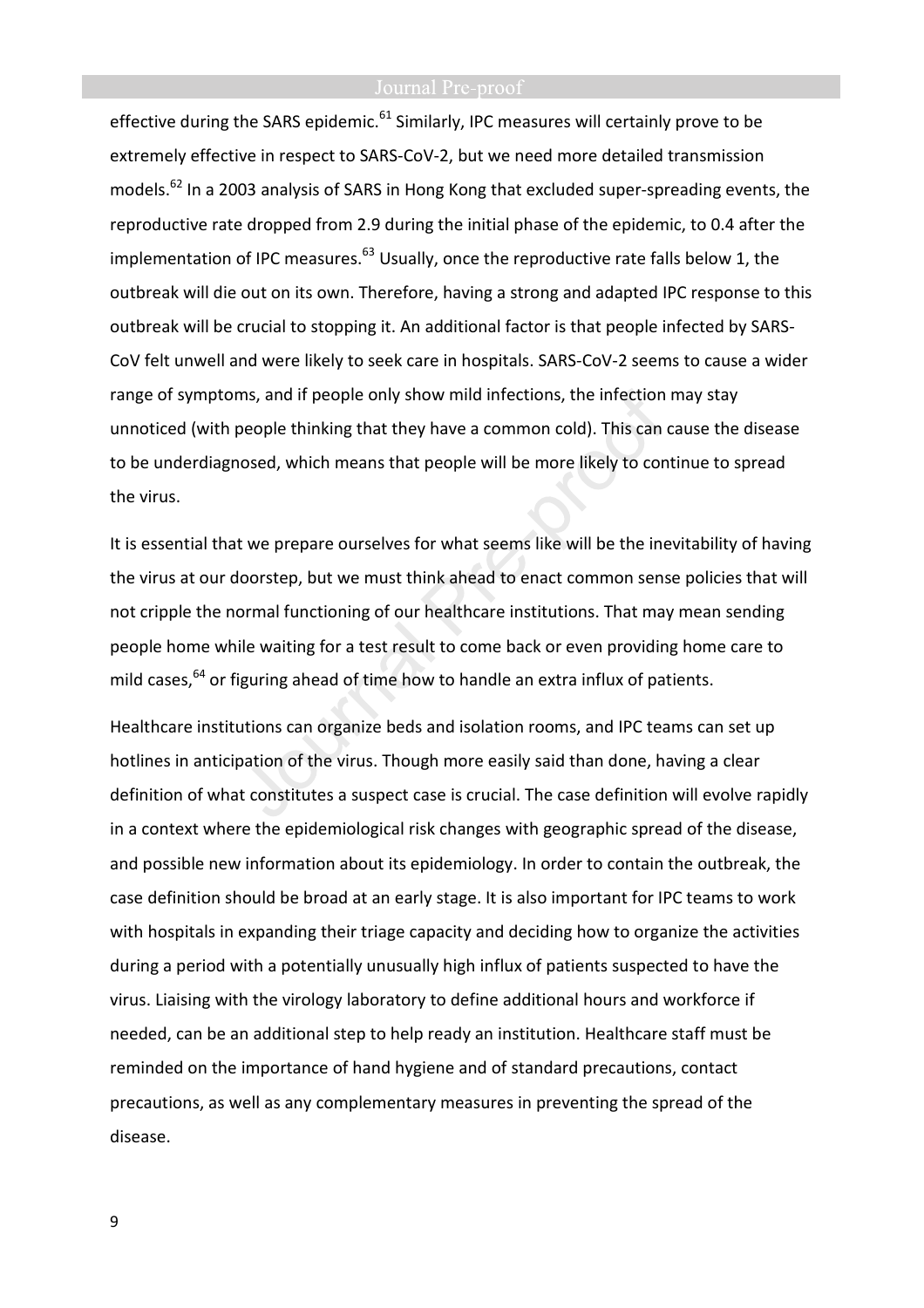Developing countries face with more critical challenges during outbreaks compared with higher income countries, preventing effective management worldwide (Major Issues and Challenges of Influenza Pandemic Preparedness in Developing Countries: oshitani). The lack of IPC in developing countries with limited resources is a major dilemma that leads to high rates of healthcare-associated infections.<sup>65</sup> Hand hygiene is arguably, the most important infection control procedure, and is often neglected by health-care workers in these countries.<sup>66</sup> While developing countries still lack the equipment, expertise, and health infrastructure to detect and manage patients, $65$  SARS-CoV-2 is spreading rapidly in these unprepared countries.<sup>67</sup> It has been recommended to promptly prioritize resources, precise surveillance, and capacity development in countries with low preparedness for diagnosing the virus and limiting transmission.<sup>68</sup>

What is most essential is that regular care activities do not suffer because of a pandemic condition, and that control of the far more common (and far more deadly) pathogens hospitals deal with on a daily basis remains of utmost importance.

### **Response and the Politics of Pandemics**

The scale of China's response to the pandemic is unprecedented. Extreme *cordon sanitaire*type quarantine measures have questionable efficacy and can jeopardize trust between healthcare providers and the population. This was seen in the 2014 Ebola epidemic, when Sierra Leone's government imposed a three day quarantine and sent police and military house to house both to educate the population and to find people harboring Ebola patients in their homes.<sup>69,70</sup> That said it, the COVID-19 outbreak is a delicate situation, and a difficult decision for China's government to take- any decision will have major risks. Still, quarantining a major region will most certainly result in practices that could be considered human rights violations.<sup>71</sup>

It is worth noting, that such a large scale dedicated disaster response by the government would be much more difficult to implement in a democratic country. China worked day and night to construct two hospitals within a matter of days. They were made of prefabricated buildings, and serve to help handle the overwhelming number of patients.<sup>72</sup> On the 28th of January, after just 48 hours of construction, they opened another 1,000 bed hospital that had been retrofitted into an empty building.<sup>73</sup> China has an impressive track record for being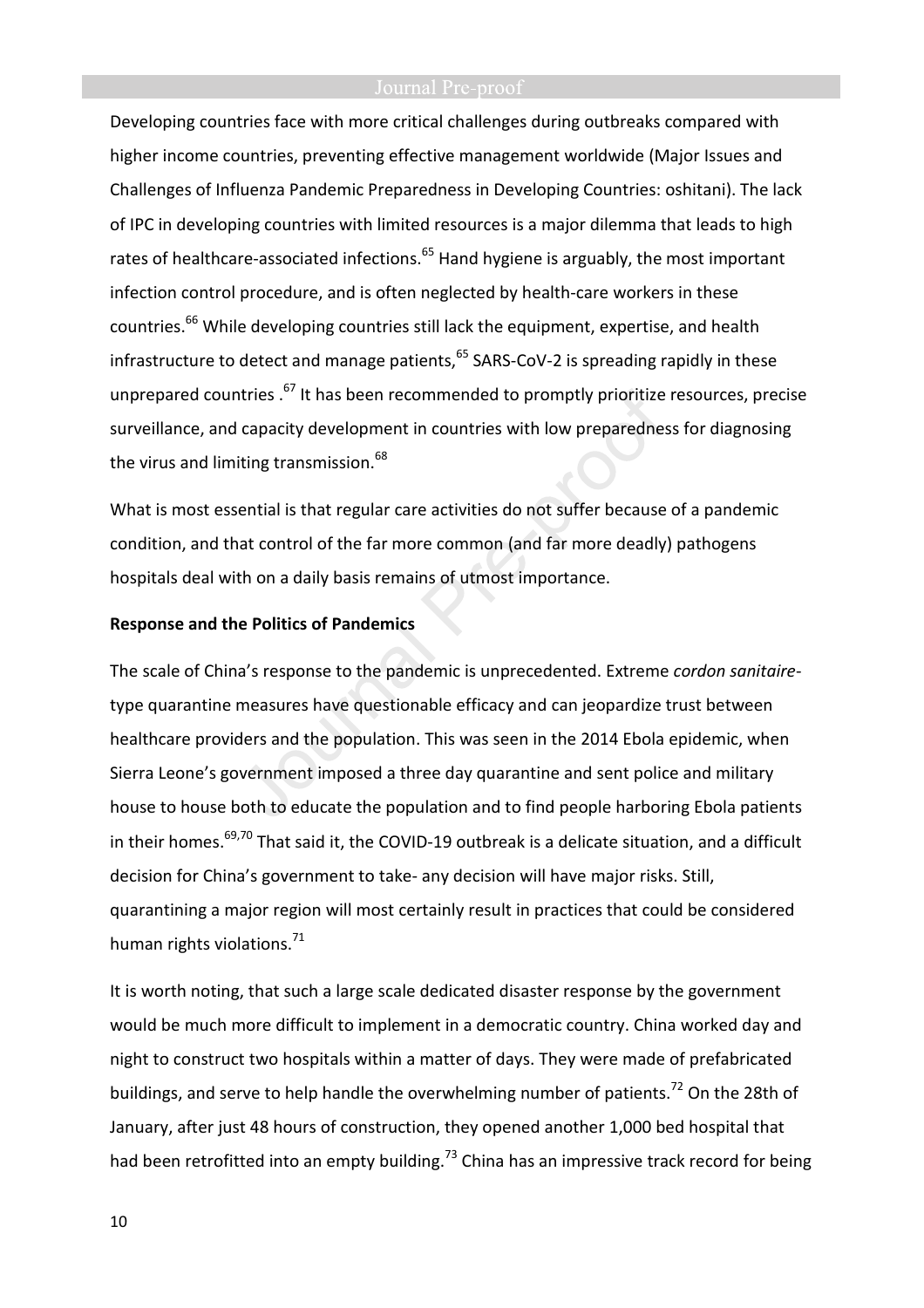able to implement huge engineering projects at a record pace: during the 2003 SARS epidemic, they were able to construct a 1,000 bed hospital in under a week, using prefabricated buildings. At the height of the epidemic, the Xiaotangshan Hospital treated one seventh of the SARS patients in the country.<sup>74</sup>

Countries are often motivated to be cautious in declaring an emergency rather than alarmist, as this has severe economic repercussions. The speculations that China knew about the outbreak before they declared it seems to be well-founded: on January 27th, the mayor of Wuhan, Zhou Xianwang, admitted that "we haven't disclosed information in a timely manner and also did not use effective information to improve our work."<sup>75</sup> Locally, officials might have little motivation to declare an emergency to their superiors.<sup>53</sup> Quarantines were announced hours before they were put in place which could have encouraged people to flee- around 5 million residents reportedly left Wuhan before the quarantine was in place.<sup>75</sup> Deciding when to declare a national or international emergency is always difficult riskbenefit analysis. The risks of doing so can disrupt trade and severely hurt a region's economy, but policy makers often don't have a lot of options, especially when faced with public scrutiny.

Europe is not faced with the same dilemma after the recent spike of cases in Italy, (but on a far smaller scale). The Italian government has put a number of towns on lock down and canceled Carnival celebrations to attempt to stem the spread of COVID-19. The first example of major spread of the virus in Europe also highlights issues concerning the open borders between European countries.<sup>76</sup>

Epidemics impact people's health and livelihoods far beyond the direct effects of the outbreak in the sectors of the countries where the disease occurs.<sup>77</sup> During the 2003 SARS epidemic, the global economy lost an estimated \$40 billion.<sup>78</sup> The direct economic burden of the 2014 Ebola outbreak is estimated between \$2.8 billion  $^{79}$  and \$32.6 billion of lost gross domestic product. With the comprehensive economic and social costs factored in, the cost to the global economy was estimated at over \$51 billion, with \$18 billion in deaths from non-Ebola causes.<sup>80</sup> The impact of the outbreak of the SARS-CoV-2 has spread from Asia to other parts of the world including Europe. With the emergence of many SARS-CoV-2 cases in Italy and South Korea as two of the world's major economies, concerns have been raised regarding a global economic damage. $81$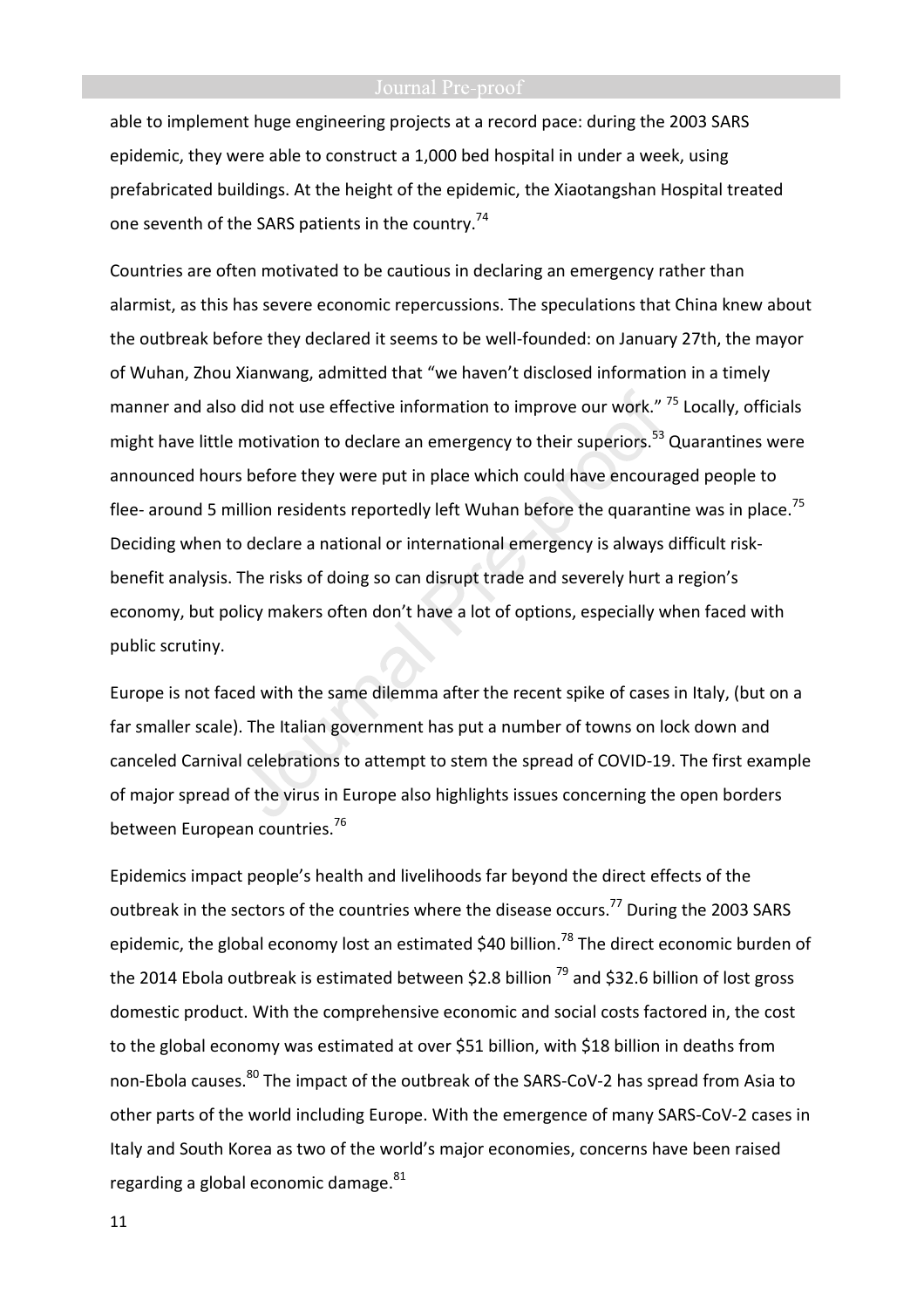After some debate, the WHO declared SARS-CoV-2 a Public Health Emergency of International Concern (PHEIC) on the  $30<sup>th</sup>$  of January. The process leading up to this decision is complex and impacts many people; on the one hand such a declaration is an international call for alarm, but on the other, it does not guarantee that the outbreak will be ended or the exact nature of the international response. <sup>82</sup> The WHO initially declined to label the coronavirus outbreak as a PHEIC, as doing so would be extremely disruptive. The member views concerning this decision were quite divided during the first meeting, but the WHO agreed to reassess this decision in a few days' time, $39$  and changed its global risk assessment for SARS-CoV-2 from "moderate" to "high".<sup>83</sup> It maintains that there is no evidence that donors withheld disaster relief funds if a PHEIC was not declared.<sup>84</sup> It is worth noting that the WHO repeatedly declined labeling the 2018 Ebola outbreak as such as well, showing that there is a tendency to err to the side of caution.<sup>85</sup> When it did in 2019, there was prevailing opinion that the PHEIC designation would be game changing in terms of resources allocated and international response.<sup>86</sup> We predict that the PHEIC designation for coronavirus will help mobilize response on a global scale.

### **What Now?**

Although China has been praised for its rapid sequencing of the virus genome, and the impressive construction of health facilities and mobilization of the response, it has been struggling with managing the human element.<sup>53</sup> Effects of outbreak situations such as SARS-CoV-2 are always difficult to predict because there are so many variables to consider. First, we do not know much about this virus, and secondly, so much of its spread will be dictated by human behavior, decisions, and ultimately, luck.

There is much that can be done in terms of reducing the chances that novel viruses jump from animals to humans, but these measures often include the kind of environmental regulation that is difficult to implement in an international system inherently focused on growth and short-term profit. There are also cultural and practical issues associated with changing how we farm and stopping the wildlife trade, which are equally hard to implement.

The magnitude of effort needed to address this issue is daunting. Warning systems, response networks and real time tracking are important tools for containing outbreaks, but they do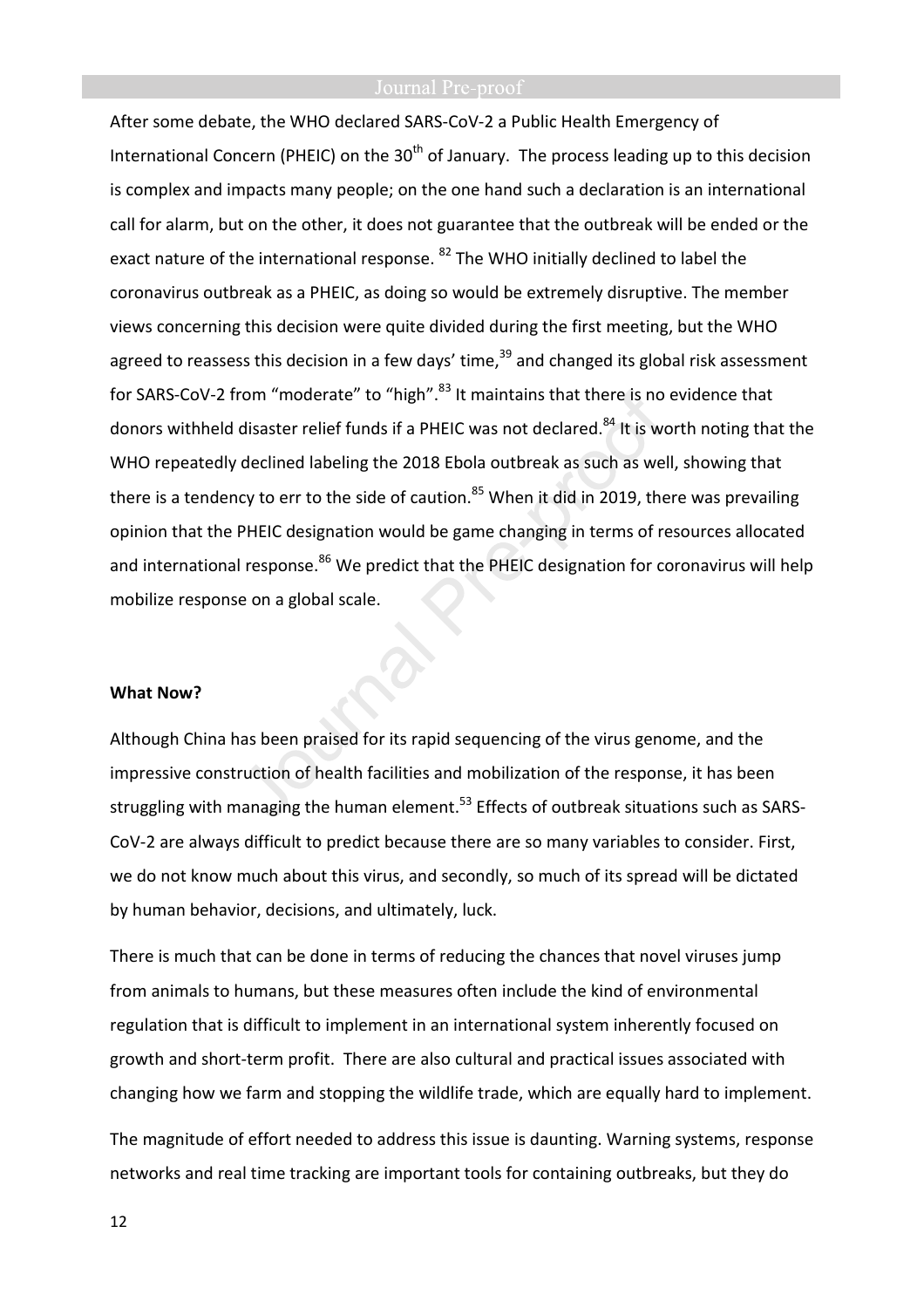not actually prevent them from occurring in the first place. Projects that catalogue and study novel viruses do not equal preparedness. The same scientific work that is used to study a disease can in and of itself create biological risk.<sup>87,88</sup> Both national governments and supranational organizations state that this issue is of utmost importance, and have pledged their commitment.  $89-91$  Nonetheless, expert consensus is that there is a high chance of the world dealing with a devastating pandemic in the near future, and that we are quite unprepared. 87,92–94

So far, there have been relatively few cases abroad, but a great many in China. Still, the number of cases in countries other than China continues to grow. Outside of China, there is a growing number of cases and casualties, with 12 deaths in Iran, 10 in South Korea, 7 in Italy, 4 on the Diamond Priness cruise ship, 2 in Hong Kong, and 1 each in France, Japan, Taiwan, and the Phillippines.<sup>45</sup> Coupled with the exponential growth of the pandemic, the very short pre or pauci-symptomatic and infectious incubation period of the virus, as well as the possible prolonged high-level carriage, makes it quite difficult to contain. <sup>40</sup> One probable scenario is that SARS-CoV-2 will just become another human virus that the world deals with on a regular basis. WHO director- general Dr. Tedros warned of a potential global pandemic: "The window of opportunity is still there, but our window of opportunity is narrowing," he said on Friday. "We need to act quickly before it closes completely."<sup>95</sup> It seems to not be as dangerous as initially thought, so perhaps, once again, humanity will be lucky. Hopefully we can learn from our mistakes before our luck runs out.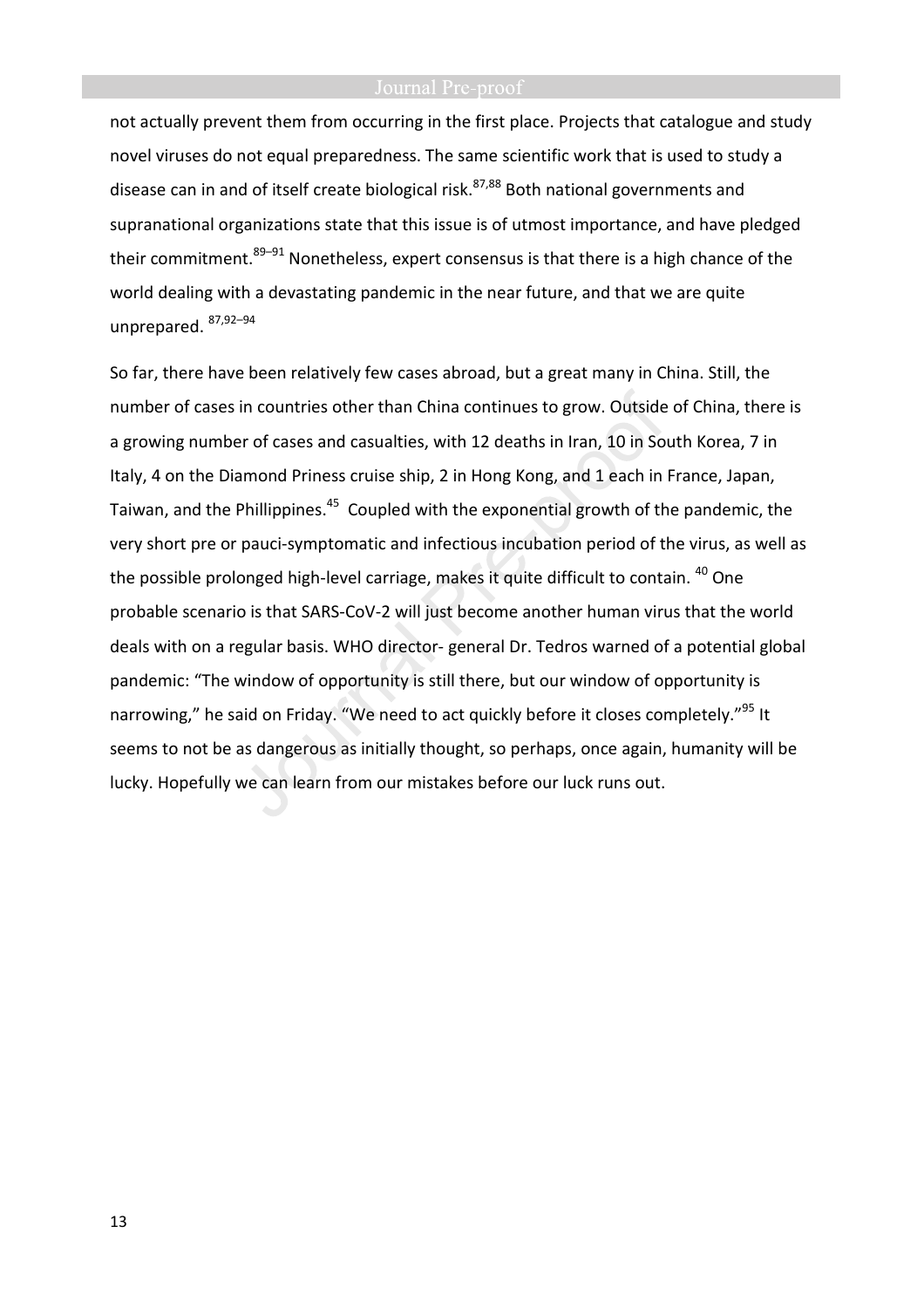### **Work Cited**

1. Rapid Risk Assessment: Outbreak of severe acute respiratory syndrome coronavirus 2 (SARS-CoV-2): increased transmission beyond China – fourth update. (2020).

RIDO

2. Smith KF, Goldberg M, Rosenthal S, Carlson L, Chen J, Chen C *et al.* Global rise in human infectious disease outbreaks. J R Soc Interface 2014;11(101):20140950.

3. Jones KE, Patel NG, Levy MA, Storeygard A, Balk D, Gittleman JL, *et al.* Global trends in emerging infectious diseases. Nature 2008;451:990–3.

4. Zaki AM, van Boheemen S, Bestebroer TM, Osterhaus ADME, Fouchier RAM. Isolation of a novel coronavirus from a man with pneumonia in Saudi Arabia. N Engl J Med 2012;367:1814–20.

5. World Health Organization. WHO | Middle East respiratory syndrome coronavirus (MERS-CoV). *WHO* (2019). Available at: http://www.who.int/emergencies/mers-cov/en/. (Accessed: 4th February 2020)

6. Lu R, Zhao X, Li J, Niu P, Yang B, Wu H, *et al.* Genomic characterisation and epidemiology of 2019 novel coronavirus: implications for virus origins and receptor binding. Lancet 2020; 395:565-74.

7. Huang C, Wang Y, Li X, Ren L, Zhao J, Hu Y, *et al.* Clinical features of patients infected with 2019 novel coronavirus in Wuhan, China. Lancet 2020; 395:497-506.

8. Zhu N, Zhang D, Wang W, Li X, Yang B, Song J, *et al.* A novel coronavirus from patients with pneumonia in China, 2019. N Engl J Med 2020; 382:727-33.

 9. Cyranoski, D. Did pangolins spread the China coronavirus to people? Nature 2020. doi:10.1038/d41586-020-00364-2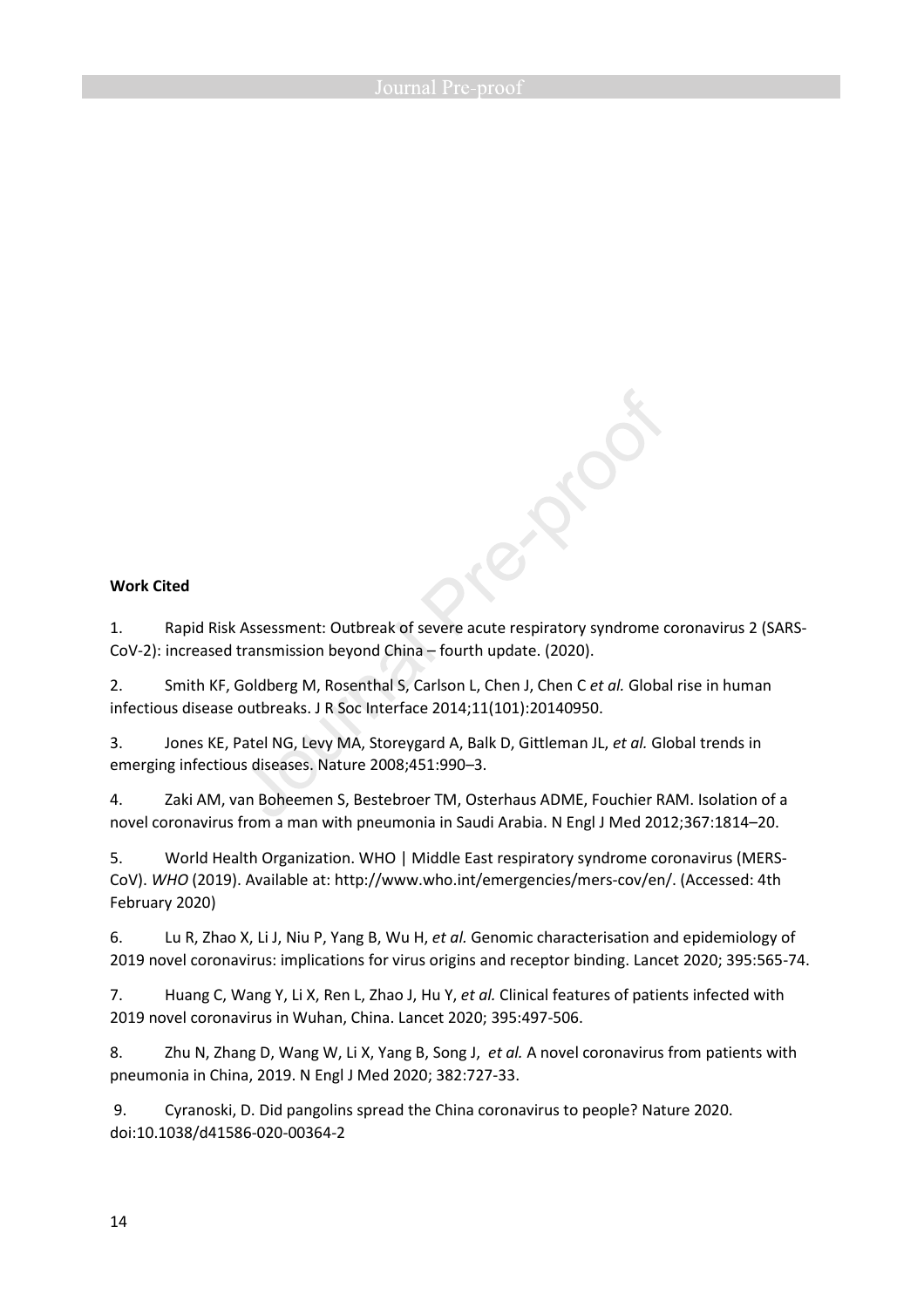10. Pangolins: Rare insight into world's most trafficked mammal - BBC News. Available at: https://www.bbc.com/news/science-environment-47200816. (Accessed: 24th February 2020)

11. Pangolins Are Suspected as a Potential Coronavirus Host - The New York Times. Available at: https://www.nytimes.com/2020/02/10/science/pangolin-coronavirus.html. (Accessed: 24th February 2020)

12. Carroll D, Daszak P, Wolfe ND, Gao GF, Morel CM, Morzaria S, *et al.* The Global Virome Project. Science 2018; 359:872-874.

13. Fine Maron, D. 1 in 4 mammal and bird species are part of global trade. Here's what may be next. *National Geographic* (2019). Available at:

https://www.nationalgeographic.com/animals/2019/10/wildlife-trade-species/. (Accessed: 27th January 2020)

14. Global Wildlife Program. Global Wildlife Program: reducing poaching, reducing trafficking, reducing demand. (2017).

15. Leng C, Shen S, Lee SY. China bans wildlife trade nationwide due to coronavirus outbreak. *Reuters* (2020).

16. King KC, Lively CM. Does genetic diversity limit disease spread in natural host populations? Heredity 2012;109:199–203.

17. Ekroth AKE, Rafaluk-Mohr C, King KC. Diversity and disease: evidence for the monoculture effect beyond agricultural systems. Proc Biol Sci 2019;286:20191811

18. Centers for Disease Control and Prevention. Avian Influenza in Birds | Avian Influenza (Flu). (2018). Available at: https://www.cdc.gov/flu/avianflu/avian-in-birds.htm. (Accessed: 27th January 2020)

19. Spickler, A. R. Influenza: Flu, Grippe, Avian Influenza, Grippe Aviaire, Fowl Plague, Swine Influenza, Hog Flu, Pig Flu, Equine Influenza, Canine Influenza. (2016).

20. Food and Agriculture Organization of the United Nations. Animal production | Antimicrobial Resistance | Food and Agriculture Organization of the United Nations. Available at: http://www.fao.org/antimicrobial-resistance/key-sectors/animal-production/en/. (Accessed: 27th January 2020)

21. WHO | Antibiotic use in poultry: a survey of eight farms in Thailand. *WHO* doi:10.2471/BLT.17.195834

22. Zoonoses: antimicrobial resistance shows no signs of slowing down. *European Centre for Disease Prevention and Control* (2019). Available at: https://www.ecdc.europa.eu/en/newsevents/zoonoses-antimicrobial-resistance-shows-no-signs-slowing-down. (Accessed: 27th January 2020)

23. Deforestation is leading to more infectious diseases in humans. *Science* (2019). Available at: https://www.nationalgeographic.com/science/2019/11/deforestation-leading-to-more-infectiousdiseases-in-humans/. (Accessed: 28th January 2020)

24. Vijay V, Pimm SL, Jenkins CN, Smith SJ. The impacts of oil palm on recent deforestation and biodiversity loss. PLoS One 2016;11:e0159668.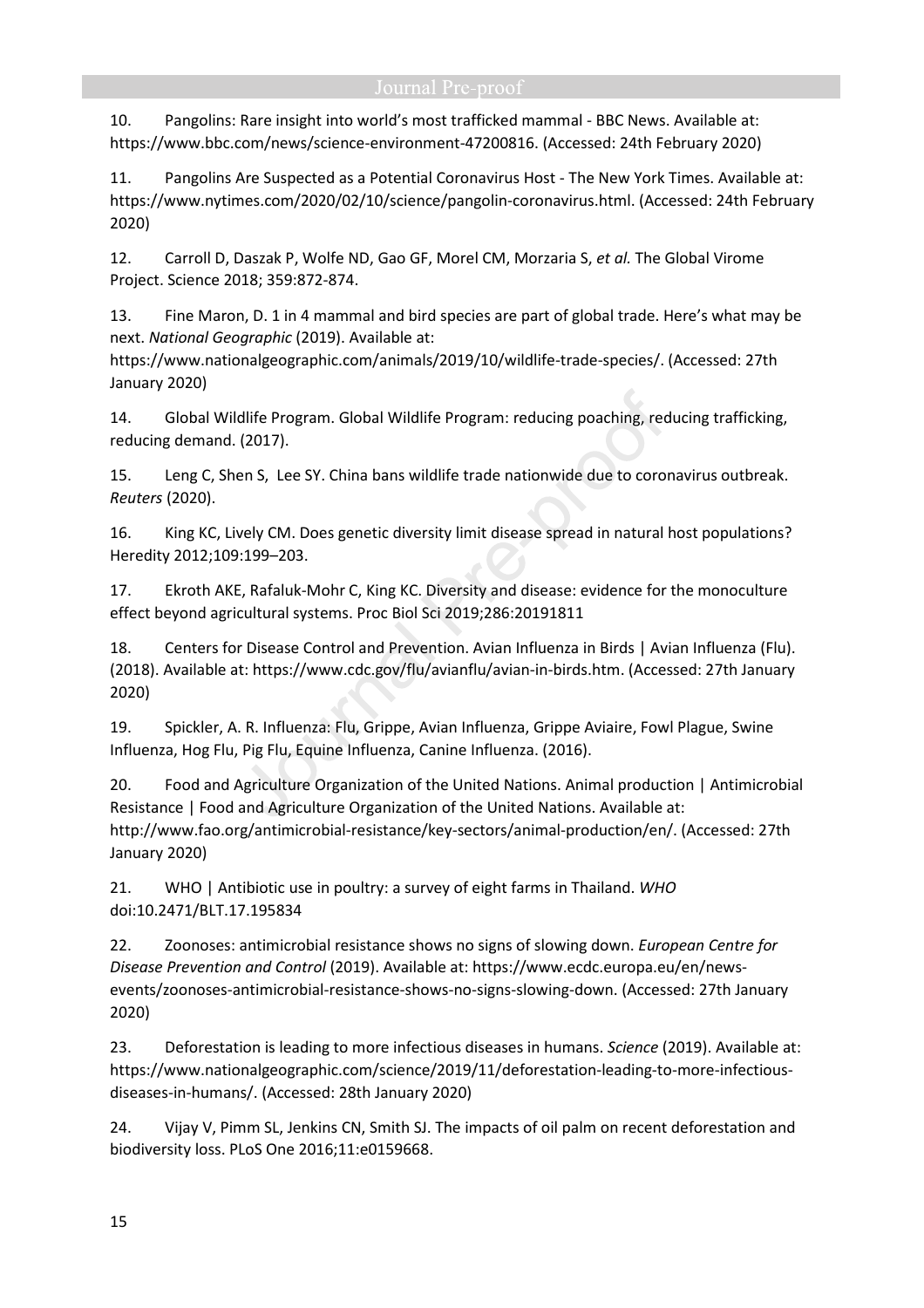25. Malaysia has the world's highest deforestation rate, reveals Google forest map. *Mongabay Environmental News* (2013). Available at: https://news.mongabay.com/2013/11/malaysia-has-theworlds-highest-deforestation-rate-reveals-google-forest-map/. (Accessed: 27th January 2020)

26. Morrison J. Did Deforestation Contribute to Zika's Spread? | Science | Smithsonian Magazine. (2016). Available at: https://www.smithsonianmag.com/science-nature/did-deforestationcontribute-zikas-spread-180959305/. (Accessed: 28th January 2020)

27. Fornace KM, Abidin TR, Alexander N, Brock P, Grigg MJ, Murphy A, *et al.* Association between landscape factors and spatial patterns of *Plasmodium knowlesi* infections in Sabah, Malaysia. Emerg Infect Dis 2016;22:201-8.

28. Robbins J. How Forest Loss Is Leading To a Rise in Human Disease. *Yale E360* (2016). Available at:

https://e360.yale.edu/features/how forest loss is leading to a rise in human disease malaria z ika\_climate\_change. (Accessed: 28th January 2020)

29. IATA. Traveler Numbers Reach New Heights. (2018). Available at: https://www.iata.org/en/pressroom/pr/2018-09-06-01/. (Accessed: 27th January 2020)

30. Bloomberg Analysis. China Will Rack Up Three Billion Trips During World's Biggest Human Migration. *Washington Post* Available at: https://www.washingtonpost.com/business/china-willrack-up-three-billion-trips-during-worlds-biggest-human-migration/2020/01/20/8bbc0f3e-3b52- 11ea-afe2-090eb37b60b1\_story.html. (Accessed: 28th January 2020)

31. Chinese New Year: The World's Largest Human Migration Is About To Begin [Infographic]. Available at: https://www.forbes.com/sites/niallmccarthy/2018/02/14/chinese-new-year-theworlds-largest-human-migration-is-about-to-begin-infographic/. (Accessed: 28th January 2020)

32. Global pandemics: 7 reasons they're inevitable. CNN Available at: https://www.cnn.com/2017/04/03/health/pandemic-risk-virus-bacteria/index.html. (Accessed: 28th January 2020)

33. Fan VY, Jamison DT, Summers LH. Pandemic risk: how large are the expected losses? Bull World Health Organ 2018;96:129-34.

34. Wong G, Liu W, Liu Y, Zhou B, Bi Y, Gao GF*.* MERS, SARS, and Ebola: The role of superspreaders in infectious disease. Cell Host Microbe 2015;18:398-401.

35. Gostin LO, Friedman EA. Ebola: a crisis in global health leadership. Lancet 2014;384:1323–5.

36. Largent EA. EBOLA and FDA: reviewing the response to the 2014 outbreak, to find lessons for the future. J Law Biosci 2016;3:489–537.

37. The economic effects of the coronavirus around the world. *World Economic Forum* Available at: https://www.weforum.org/agenda/2020/02/coronavirus-economic-effects-global-economytrade-travel/. (Accessed: 24th February 2020)

38. Natsuko Imai *et al.* Report 3: Transmissibility of 2019-nCoV. (2020).

39. Statement on the meeting of the International Health Regulations (2005) Emergency Committee regarding the outbreak of novel coronavirus 2019 (n-CoV) on 23 January 2020. Available at: https://www.who.int/news-room/detail/23-01-2020-statement-on-the-meeting-of-the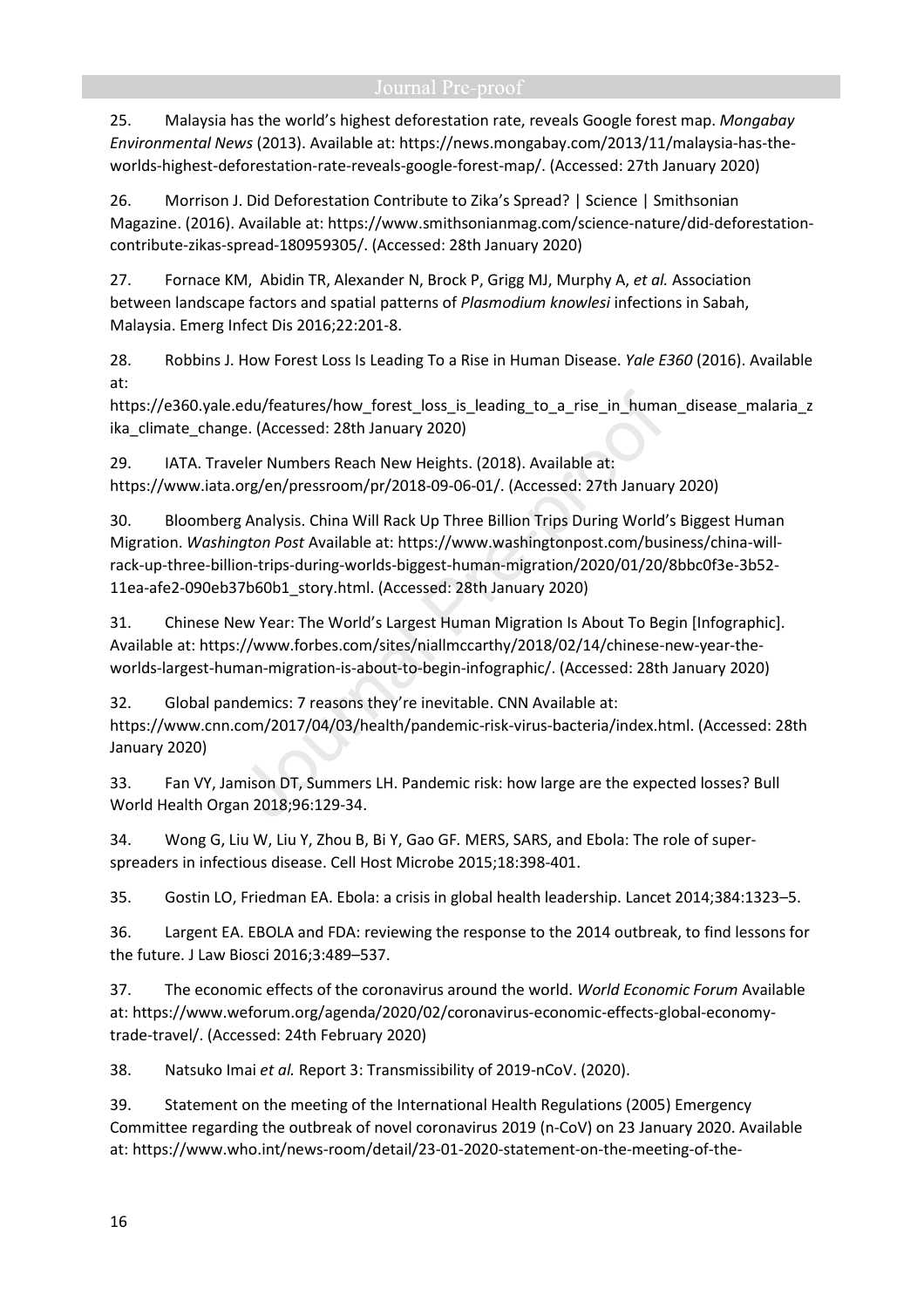international-health-regulations-(2005)-emergency-committee-regarding-the-outbreak-of-novelcoronavirus-(2019-ncov). (Accessed: 29th January 2020)

40. Rothe C, Schunk M, Sothmann P, Bretzel G, Froeschl G, Wallrauch C, *et al.* Transmission of 2019-nCoV infection from an asymptomatic contact in Germany. N Engl J Med 2020; Jan 30 doi: 10.1056/NEJMc2001468.

41. Kupferschmidt K. Study claiming new coronavirus can be transmitted by people without symptoms was flawed. *Science | AAAS* (2020). Available at: https://www.sciencemag.org/news/2020/02/paper-non-symptomatic-patient-transmittingcoronavirus-wrong. (Accessed: 4th February 2020)

42. Welle D. Countries evacuate citizens from China as coronavirus infections rise. *DW.COM* (2020). Available at: https://www.dw.com/en/countries-evacuate-citizens-from-china-ascoronavirus-infections-rise/a-52181706. (Accessed: 29th January 2020)

43. Japanese expert who sneaked onto Diamond Princess cruise ship describes 'zero infection control' for coronavirus. *ABC News* Available at: https://abcnews.go.com/Health/japanese-expertsneaked-diamond-princess-describes-infection-control/story?id=69071246. (Accessed: 25th February 2020)

44. Fourth passenger from cruise ship dies in Japan: Reports. Available at: https://www.channelnewsasia.com/news/asia/covid-19-coronavirus-japan-diamond-princess-cruisedeath-12467980. (Accessed: 25th February 2020)

45. Coronavirus COVID-19 (2019-nCoV). Available at:

https://gisanddata.maps.arcgis.com/apps/opsdashboard/index.html#/bda7594740fd40299423467b4 8e9ecf6. (Accessed: 25th February 2020)

46. Novel Coronavirus 2019 Situation Summary, Wuhan, China | CDC. (2020). Available at: https://www.cdc.gov/coronavirus/2019-ncov/summary.html. (Accessed: 28th January 2020)

47. Scott S, Timms SRTP, Florance L. 'We got it': The game-changing moment when this Australian lab copied coronavirus. *ABC News* (2020). Available at: https://www.abc.net.au/news/2020-01-29/wuhan-coronavirus-created-in-australian-lab-outside-of-

china/11906390. (Accessed: 29th January 2020)

48. Covid-19: Partnerships for coronavirus vaccines development. *Clinical Trials Arena* (2020).

49. Li Q, Guan X, Wu P, Wang X, Zhou L, Tong Y, *et al.* Early transmission dynamics in Wuhan, China, of novel coronavirus–infected pneumonia. N. Engl J Med 2020. doi:10.1056/NEJMoa2001316

50. Gralinski LE, Menachery VD. Return of the coronavirus: 2019-nCoV. Viruses 2020;12:135.

51. 2019-nCoV Global Cases. *Johns Hopkins CSSE* (2020). Available at:

https://gisanddata.maps.arcgis.com/apps/opsdashboard/index.html#/bda7594740fd40299423467b4 8e9ecf6. (Accessed: 4th February 2020)

52. Symptoms of Novel Coronavirus (2019-nCoV) | CDC. (2020). Available at: https://www.cdc.gov/coronavirus/2019-ncov/about/symptoms.html. (Accessed: 29th January 2020)

53. Confusion and lost time: how testing woes slowed China's coronavirus response. *Reuters* (2020).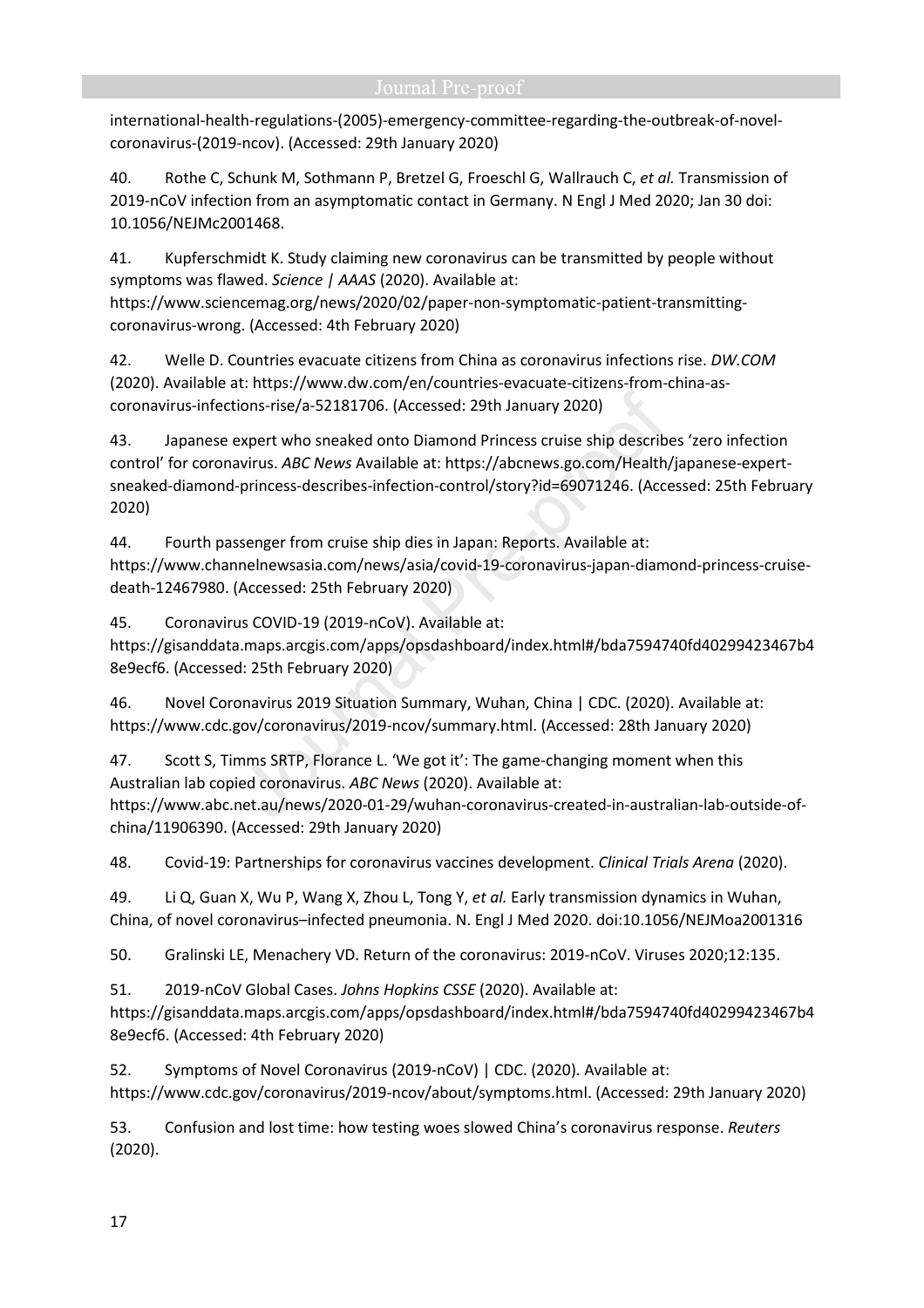54. Guerra FM, Bolotin S, Lim G, Heffernan J, Deeks SL, Li Y, *et al.* The basic reproduction number (R0) of measles: a systematic review. Lancet Infect Dis 2017:17:e420–e428.

55. Coburn B J, Wagner BG, Blower S. Modeling influenza epidemics and pandemics: insights into the future of swine flu (H1N1). BMC Med 2009;7:30.

56. Garnett G. P. The basic reproductive rate of infection and the course of HIV epidemics. AIDS Patient Care STDS 1998;12:435-49.

57. Holshue ML, DeBolt C, Lindquist S, Lofy KH, Wiesman J, Bruce H, *et al.* First case of 2019 novel coronavirus in the United States. N Engl J Med 2020 Jan 31. doi: 10.1056/NEJMoa2001191.

58. Lee N, Sung JJY. Nosocomial transmission of SARS. Curr Infect Dis Rep 2003;5:473–6.

59. McDonald LC, Simor AE, Su IJ, Maloney S, Ofner M, Chen KT, *et al.* SARS in healthcare facilities, Toronto and Taiwan. Emerg Infect Dis 2004;10:777–81.

60. Gomersall CD, Joynt GM, Ho OM, Ip M, Yap F, Derrick JL, *et al.* Transmission of SARS to healthcare workers. The experience of a Hong Kong ICU. Intensive Care Med 2006;32:564–9.

61. Seto WH, Tsang D, Yung RW, Ching TY, Ng TK, Ho M, *et al.* Effectiveness of precautions against droplets and contact in prevention of nosocomial transmission of severe acute respiratory syndrome (SARS). Lancet 2003;361:1519-20.

62. Global Health Security Epidemic Alert and Response : Consensus document on the epidemiology of severe acute respiratory syndrome (SARS). (2003).

63. Donnelly CA, Ghani AC, Leung GM, Hedley AJ, Fraser C, Riley S, *et al.* Epidemiological determinants of spread of causal agent of severe acute respiratory syndrome in Hong Kong. Lancet 2003;361:1761–6.

64. Home care for patients with suspected novel coronavirus (nCoV) infection presenting with mild symptoms and management of contacts: Interim guidance 20 January 2020. (2020).

65. Pittet D, Allegranzi B, Storr J, Bagheri Nejad S, Dziekan G, Leotsakos A, *et al.* Infection control as a major World Health Organization priority for developing countries. J Hosp Infect 2008;68:285– 92.

66. Allegranzi B, Bagheri Nejad S, Combescure C, Graafmans W, Attar H, Donaldson L, *et al.* Burden of endemic health-care-associated infection in developing countries: systematic review and meta-analysis. Lancet 2011;377:228–41.

67. China coronavirus outbreak: All the latest updates | News | Al Jazeera. Available at: https://www.aljazeera.com/news/2020/02/cloneofchina-coronavirus-outbreak-latest-updates-200223232154013.html. (Accessed: 25th February 2020)

68. Preparedness and vulnerability of African countries against importations of COVID-19: a modelling study - The Lancet. Available at:

https://www.thelancet.com/journals/lancet/article/PIIS0140-6736(20)30411-6/fulltext. (Accessed: 25th February 2020)

69. Nossiter A. Sierra Leone to Impose 3-Day Ebola Quarantine. *The New York Times* (2014).

70. Mark M. Ebola lockdown in Sierra Leone: nationwide three-day curfew. *The Guardian* (2014).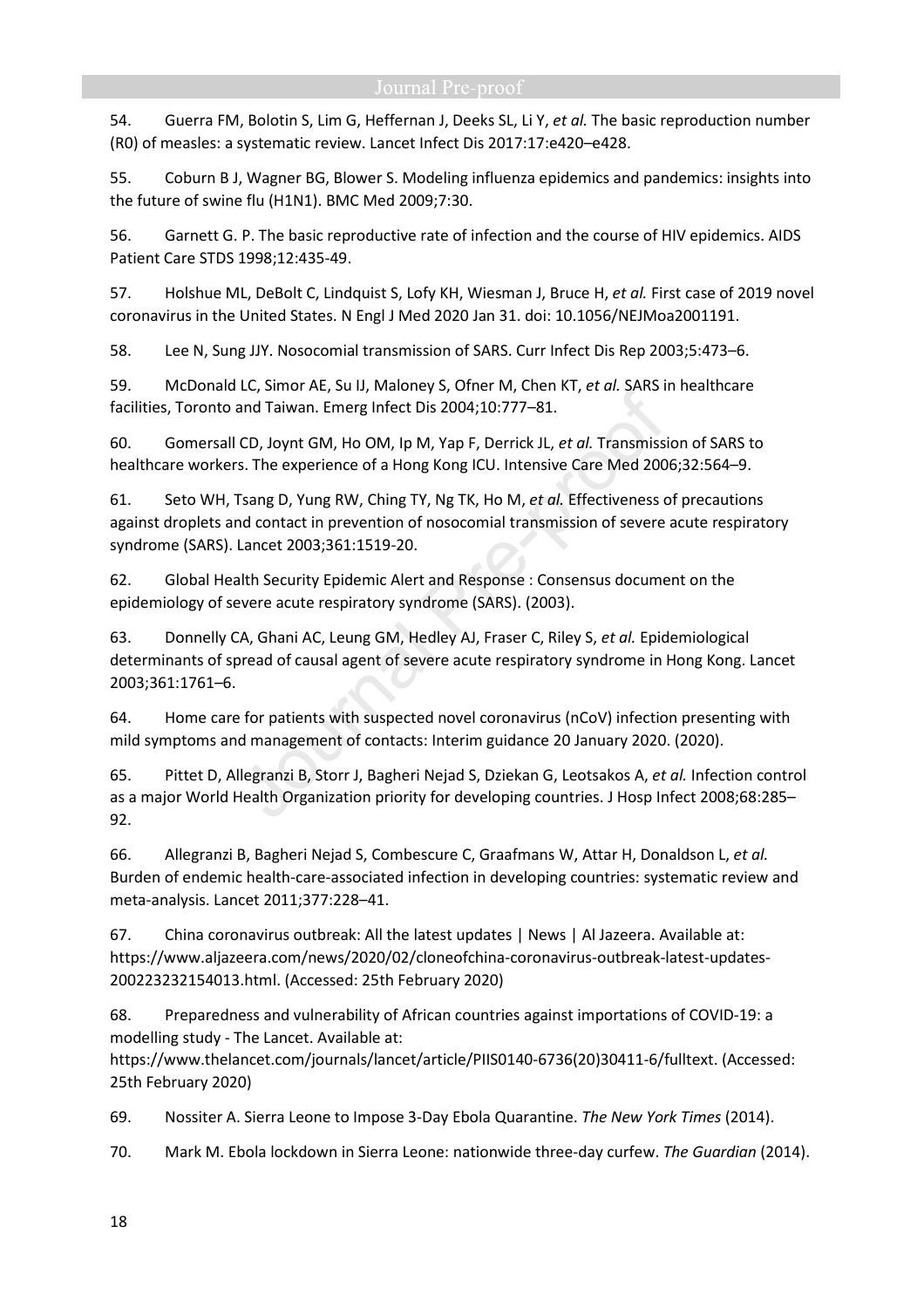71. Levenson M. Scale of China's Wuhan Shutdown Is Believed to Be Without Precedent. *The New York Times* (2020).

72. Esfandiari S. Videos show the shockingly rapid progress China is making with 2 hospitals it's panic-building to fight the coronavirus. *Business Insider* Available at:

https://www.businessinsider.com/china-rapid-progress-panic-building-a-hospital-in-6-days-2020-1. (Accessed: 29th January 2020)

73. Hartley-Parkinson R. China completes 1,000-bed coronavirus hospital in just 48 hours. *Metro* (2020). Available at: https://metro.co.uk/2020/01/29/china-opens-1000-bed-coronavirus-hospitaljust-48-hours-construction-12142899/. (Accessed: 29th January 2020)

74. Williams S. How can China build a hospital so quickly? *BBC News* (2020).

75. Ratcliffe R, Standaert M. China coronavirus: mayor of Wuhan admits mistakes. *The Guardian* (2020).

76. Horowitz J, Povoledo E. Europe Confronts Coronavirus as Italy Battles an Eruption of Cases. *The New York Times*

77. WHO | Pandemic risk: how large are the expected losses? *WHO* doi:10.2471/BLT.17.199588

78. Lee J-W, McKibbin WJ. Estimating the global economic costs of SARS. (National Academies Press (US), 2004).

79. 2014-2015 West Africa Ebola Crisis: Impact Update. Available at: https://www.worldbank.org/en/topic/macroeconomics/publication/2014-2015-west-africa-ebolacrisis-impact-update. (Accessed: 29th January 2020)

80. Huber C, Finelli L, Stevens W. The Economic and Social Burden of the 2014 Ebola Outbreak in West Africa. J Infect Dis 2018;218;S698–S704.

81. Coronavirus is fast becoming an 'economic pandemic'. *CNN* Available at: https://www.cnn.com/2020/02/24/business/coronavirus-global-economy/index.html. (Accessed: 25th February 2020)

82. Statement on the second meeting of the International Health Regulations (2005) Emergency Committee regarding the outbreak of novel coronavirus (2019-nCoV). Available at: https://www.who.int/news-room/detail/30-01-2020-statement-on-the-second-meeting-of-theinternational-health-regulations-(2005)-emergency-committee-regarding-the-outbreak-of-novelcoronavirus-(2019-ncov). (Accessed: 1st February 2020)

83. Guzman, J. WHO admits error in assessment of deadly coronavirus risk. *TheHill* (2020). Available at: https://thehill.com/changing-america/well-being/prevention-cures/480291-whoadmits-error-in-assessment-of-deadly. (Accessed: 29th January 2020)

84. DR Congo Ebola outbreak now an international Public Health Emergency, UN health agency declares. *UN News* (2019). Available at: https://news.un.org/en/story/2019/07/1042681. (Accessed: 29th January 2020)

85. Maxme, A, Reardon S. World Health Organization resists declaring Ebola emergency — for third time. Nature 2019;570:283–4.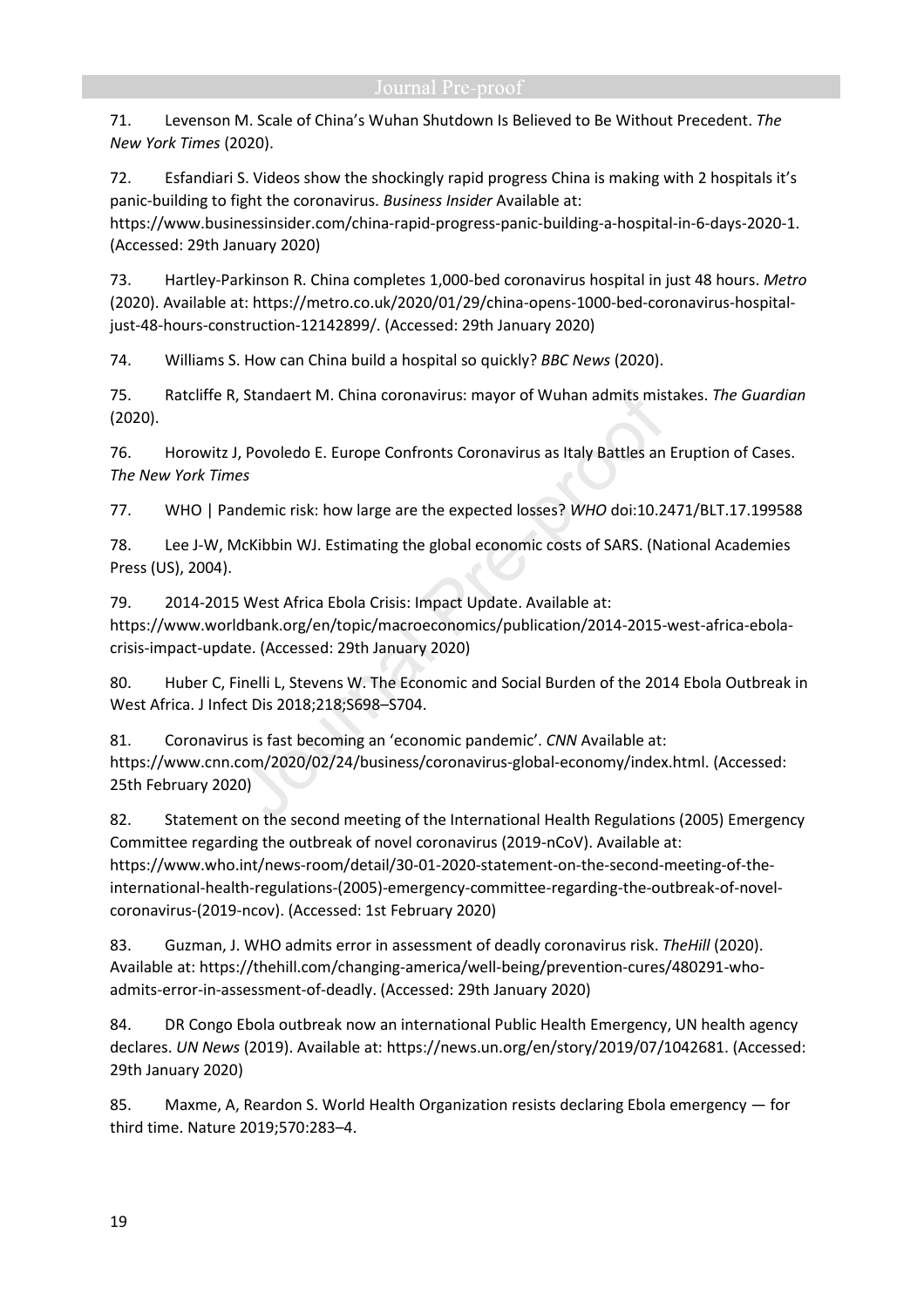86. Lewis, T. Why the WHO's Emergency Declaration for Ebola Is a Big Deal. *Scientific American* (2019). Available at: https://www.scientificamerican.com/article/why-the-whos-emergencydeclaration-for-ebola-is-a-big-deal/. (Accessed: 29th January 2020)

87. The Characteristics of Pandemic Pathogens. (2018).

88. Peters A. The global proliferation of high-containment biological laboratories: understanding the phenomenon and its implications. Rev Sci Tech 2018;37:857-8*3.*

89. FACT SHEET: The Global Health Security Agenda. *whitehouse.gov* (2015). Available at: https://obamawhitehouse.archives.gov/the-press-office/2015/07/28/fact-sheet-global-healthsecurity-agenda. (Accessed: 29th January 2020)

90. WHO | Health security. *WHO* Available at: http://www.who.int/health-security/en/. (Accessed: 29th January 2020)

91. Anonymous. Health Security Committee activities. *Public Health - European Commission* (2016). Available at: https://ec.europa.eu/health/preparedness\_response/risk\_management/hsc\_en. (Accessed: 29th January 2020)

92. The Coming Plague: Newly Emerging Diseases in a World Out of Balance: Laurie Garrett: 9780140250916: Amazon.com: Books. Available at: https://www.amazon.com/Coming-Plague-Emerging-Diseases-Balance/dp/0140250913. (Accessed: 29th January 2020)

93. Global Preparedness Monitoring Board. A World at Risk: Annual report on global preparedness for health emergencies. (2019).

94. Global Monitoring of Disease Outbreak Preparedness Preventing the Next Pandemic: A Shared Framework. (2018).

95. Feuer W. Watch: World Health Organization holds press conference on the coronavirus outbreak. *CNBC* (2020). Available at: https://www.cnbc.com/2020/02/24/watch-world-healthorganization-holds-press-conference-on-the-coronavirus-outbreak.html. (Accessed: 25th February 2020)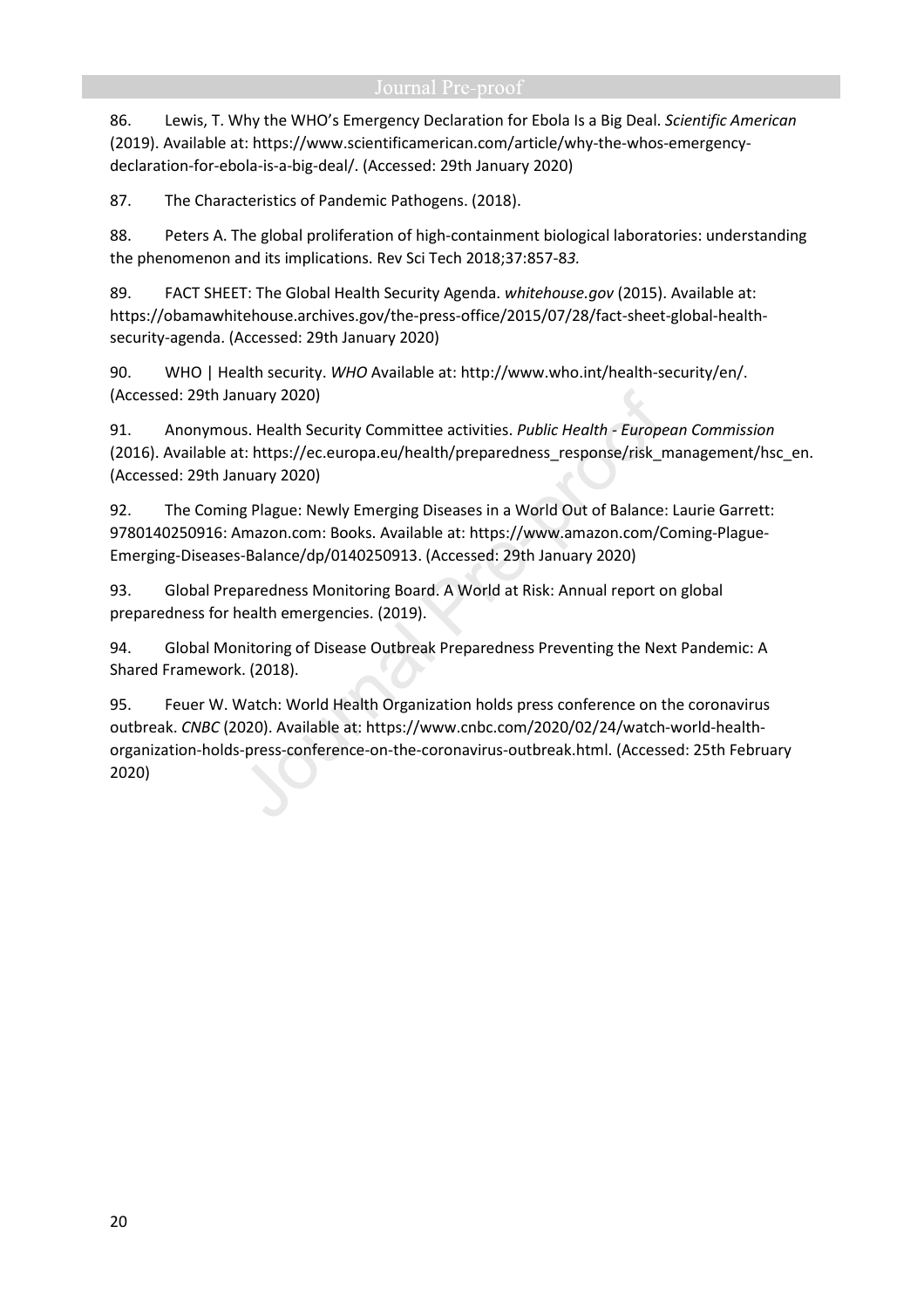Figure 1. Emerging Infectious Disease Events<sup>2</sup>



route of

EID events (defined as the temporal origin of an EID, represented by the original case or cluster of cases that represents a disease emerging in the human population—see Methods) are plotted with respect to **a**, pathogen type, **b**, transmission type, **c**, drug resistance and **d**, transmission mode (see keys for details).